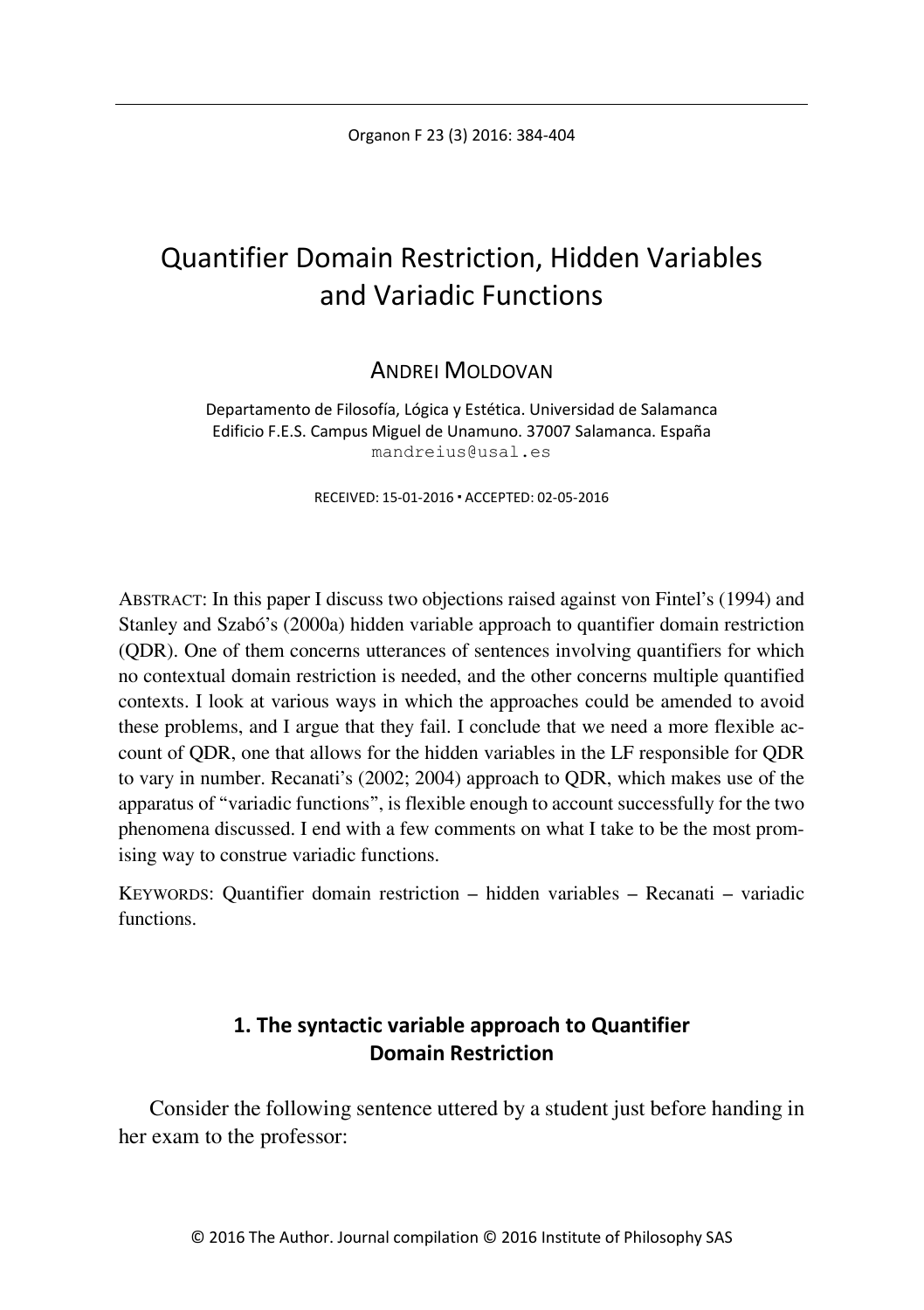#### (1) Every mistake was corrected.

Assuming a simple unrestricted semantic value for the quantifier 'every' and the usual semantic values for the other expressions, the truth-conditions we obtain for the utterance of (1) are such that it is true iff *every mistake (in the world of the context) was corrected*. So the prediction is that the utterance of (1) is *false*, as there are many mistakes on many exams or in other places in the world that have not been corrected yet. This result seems incorrect; if, by hypothesis, every mistake *on this exam* had been corrected at the moment of the utterance, the utterance is intuitively *true*, not false. It is not made false by the existence of a mistake somewhere else in the world. Hence, the naïve semantic theory that yields the above truth-conditions has a problem. This is the problem of quantifier domain restriction (QDR): we need to find a mechanism to restrict the domain of quantification to a contextually salient subdomain (e.g. the set of all the mistakes on the student's exam), relative to which the semantic theory predicts intuitively correct truth-conditions.

One proposal to deal with QDR that has received much attention is the "syntactic variable approach", developed in Stanley and Szabó (2000a). It has been extensively discussed in the literature and received a good amount of criticism (e.g., Bach 2000; Recanati 2004; Collins 2007; Pupa and Troseth 2011). The proposal has a number of virtues, such as accounting for the phenomena of quantified contexts (cf. Stanley and Szabó 2000a, 250), accounting for cross-sentential anaphora (cf. Stanley and Szabó 2000a, 257), and accounting for the context-sensitivity of comparative adjectives (cf. Stanley 2002, 380), among others (see also Kratzer 2004).

In this paper I discuss two objections raised against this approach. I look at various ways in which the account could be amended to avoid these problems, and I argue that they fail. I start with the problem of the limiting case of QDR, i.e. the case of sentences involving quantifiers that do not require contextual domain restriction in order to get the correct truth-conditions. I subsequently discuss the problem of multiple quantified contexts, which are cases in which we need to postulate more than one bound variable in order to get the intuitively correct truth-conditions.

The syntactic variable approach is both a syntactic and a semantic approach, in the sense that it postulates syntactic constituents at the level of the LF of natural language sentences containing quantifiers. These constituents are not realized phonologically, that is, they are not present at PF (i.e. the super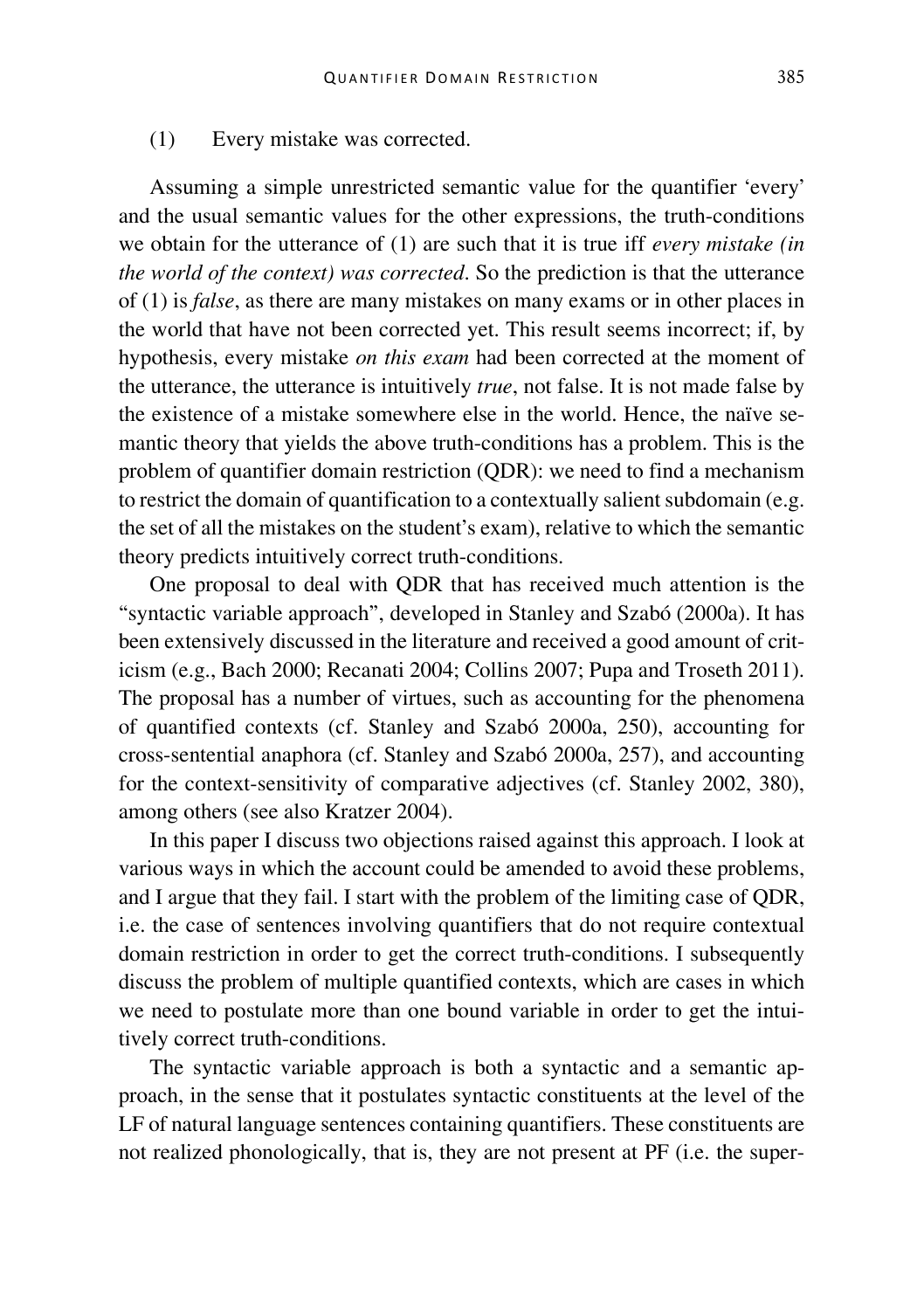ficial, or phonetic, form of natural language sentences). More specifically, Stanley and Szabó (2000a) postulate a complex aphonic expression, constituted by two variables: a variable 'f' of semantic type  $\langle e, \langle e, t \rangle \rangle$ , and variable 'i' of semantic type ⟨e⟩. The value of both variables is provided by the context. The value of 'f' is a function that maps an object onto a set of individuals. It takes as argument the value of 'i', and maps it to a set of individuals that constitutes the restrictor of the domain of the quantifier.

Stanley and Szabó's (2000a, 251) implementation of this idea has both 'f' and 'i' "*co-habit* a node" with the CN that occurs in the quantifier phrase:

(2)  $\left[\frac{1}{\mathcal{N}} \left[\frac{1}{\mathcal{N}} \mathbf{E} \mathbf{V} \mathbf{C} \mathbf{V} \mathbf{V} \right] \left[\frac{1}{\mathcal{N}} \mathbf{W} \mathbf{V} \mathbf{A} \mathbf{S} \mathbf{A} \mathbf{V} \right] \mathbf{S} \right]$ 

The interpretation of the node in which 'f(i)' occurs is the intersection of the denotation of 'bottle' and the denotation of 'f(i)', after the context has supplied the values to the variables. If the context assigns to 'i' the exam the speaker has in mind when uttering the sentence, and to 'f' the extension of the relation of *being on* (relative to the world of evaluation), then the value of 'f(i)' will be *the class of entities that are on this exam*. [1](#page-2-0) And this restricts the domain of objects we are quantifying over. According to Stanley and Szabó (2000a, 253), the semantic value of the node is given by the following meaning postulate (where 'c' above is an assignment determined by the context):

(3)  $||\text{mistake}, f(i)||^c = ||\text{mistake}|| \cap \{x: x \in c(f)(c(i))\}\$ 

The reason why the authors postulate a complex variable has to do with the phenomenon of quantified contexts (Stanley and Szabó 2000a, 250). Consider sentence (4):

(4) In most of John's classes, he fails exactly three Frenchmen.

<span id="page-2-0"></span>With these assignments of semantic types to the variables, Stanley and Szabó (2000a) suggest a compositional combination of their semantic values. But it is not clear what rule of composition allows for these values to be computed. None of the ones in Heim and Kratzer (1998) does. The rules of composition, as introduced in Heim and Kratzer (1998, 105), take as input the semantic value of *different* nodes, so they do not apply to elements inside a simple node. This is a potential problem for the account, but it is not one that I address in this paper.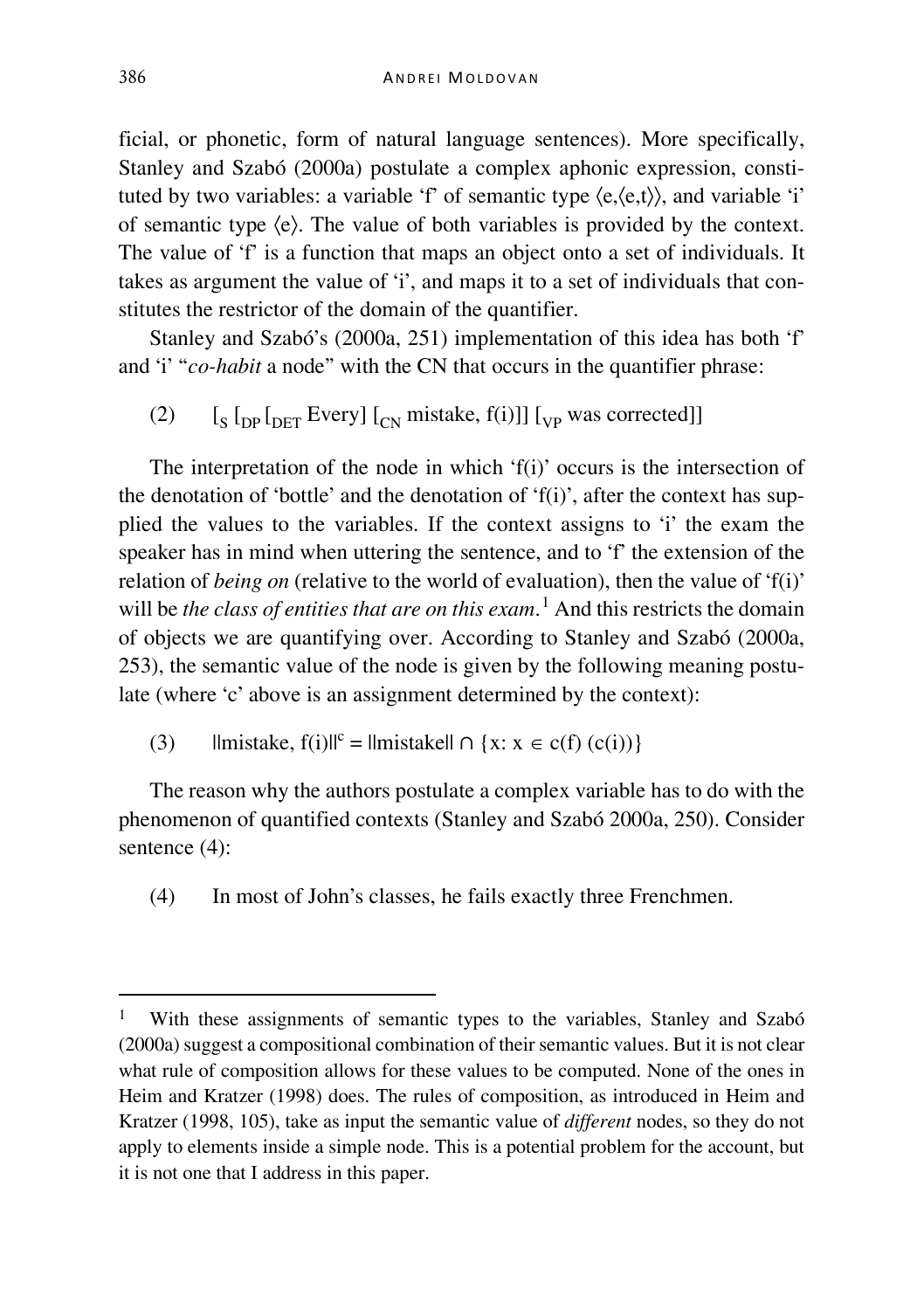On one reading of (4), it is true iff *for most x such that x is a class of John's, he fails exactly three Frenchmen in x.* The authors maintain that the syntactic variable approach to QDR makes the correct predictions concerning this reading of (4). The first quantifier noun phrase (QNP) makes salient a certain set of individuals that it quantifies over, those that are *classes of John's* (in the educational sense)*.* The QNP 'three Frenchmen' is implicitly completed to *three Frenchmen in a class of John's*. Therefore, it is not sufficient to posit in the LF of the second QNP a variable of type ⟨e⟩, for individuals that are classes of John's. The individual variable 'i' cannot do the job by itself. We also need to postulate a variable that gets in the context of utterance the value *being in* (relative to the world of evaluation). This is the variable 'f', of semantic type  $\langle e, \langle e, t \rangle \rangle$ .

#### **2. The problem of the limiting case and the default value solution**

The first challenge to Stanley and Szabó's account I discuss here is the following: how does the theory account for those utterances of sentences where the QNP is *complete* and so no domain restriction is needed to predict correct truth-conditions? Consider an utterance of sentence (5):

(5) Every mistake on this exam was corrected.

Suppose the utterance is such that the QNP 'every mistake on this exam' is complete. That is, the speaker does not intend to convey the thought that every *formal* mistake on this exam was corrected, or that every *spelling* mistake was corrected, or any such proposition with an extra implicit completion, but simply that every mistake on this exam (say, the salient exam) was corrected. Now, the theory relies on the context to supply a value for 'f' and 'i', but it is not clear what these values could be in the case of (5). Apparently, the context does not supply any value at all to the variables.

Bach (2000) raises this issue as an objection to the Stanley and Szabó's proposal. He considers sentence (6):

(6) All men are mortal.

He writes: "Although this is a limiting case, the value of the domain variable must still be contextually provided. Otherwise, the sentence would not express a proposition at all" (Bach 2000, 274). Stanley and Szabó (2000b) do not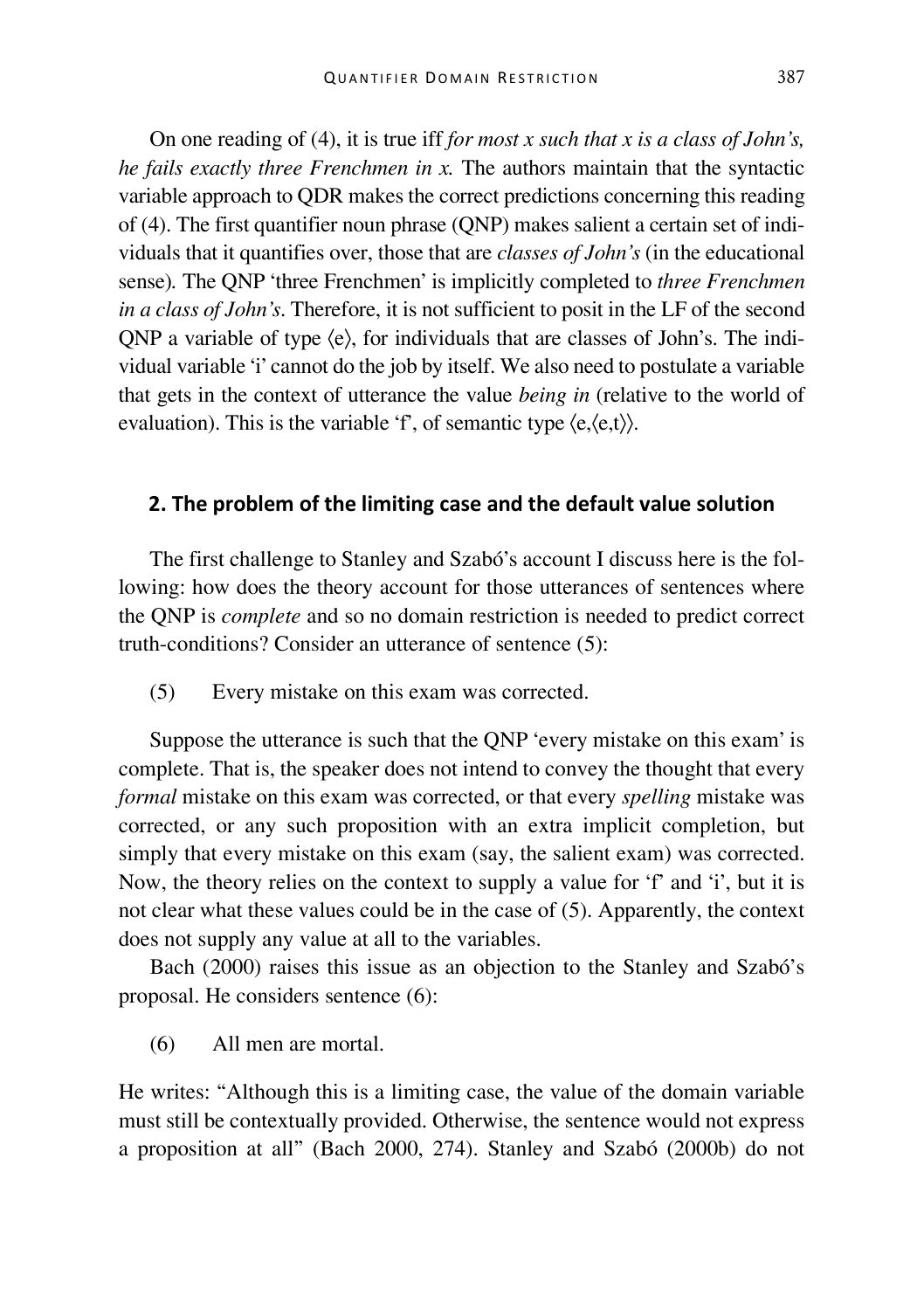address this objection in their reply to Bach's (2000) criticism. I know of no other place where they discuss this question.

A possible reply that might come to one's mind on behalf of the syntactic variable approach is that the value of 'f(i)' for the utterance of  $(5)$  is the same as for the utterance of (1) in the same context. That is, 'f(i)' stands for *the class of entities that are on this exam*, and that introduces a restriction without a difference. While this suggestion works for the case of sentence (5), it does not have a counterpart for the case of sentence (6), as here there are no corresponding plausible candidates for the values of 'f' and 'i'.

A general solution must provide default values for the variables in the case of complete quantifiers, which get us the intuitively correct truth-conditions for the utterance of the sentence. One could suggest, for instance, that the contextually determined assignment function assigns an *arbitrary* value to the variable 'i'. Indeed, there is no particular object that is salient, or in any other way relevant for the truth-conditions of (6) (in the case of (5), no other object apart from the room explicitly referred to). If the variable 'i' is to receive a value at all, even if the context does not pick out one, it can only be an arbitrary object from the domain  $D_e$  (relativized to the world of evaluation). The value of 'f' could be the extension (relative to the world of evaluation) of the property of being *either identical to or different from* an object. All individuals in the world of evaluation have the property of being *either identical to or different from*  any arbitrary object. Therefore, the value of the CN would be the following:

(7)  $||\text{mistake on this exam, } f(i)||^c = ||\text{mistake on this exam}||^c \cap \{x = c(i)\}\$  $V x \neq c(i)$ }

This way we get the desired outcome, that of having a restriction without a difference. However, while this proposal does provide the right truth-conditions for the utterances in question, it is artificial and it very much looks like an *ad-hoc* move. It is *ad hoc*, as the only reason to postulate these values is to obtain the intuitively correct results. It is artificial in the sense that it does not seem to be the case that either the speaker who utters (5) or (6), or the hearer, entertains a thought involving the property of *being self-identical*, or a singular thought *about* an arbitrary object. This problem is especially pressing if we consider a framework of *structured propositions*. On the other hand, if we take (7) to be the contribution of the expression to the *truth-conditions* of the utterance of (5) (and make no explicit claim about the structured proposition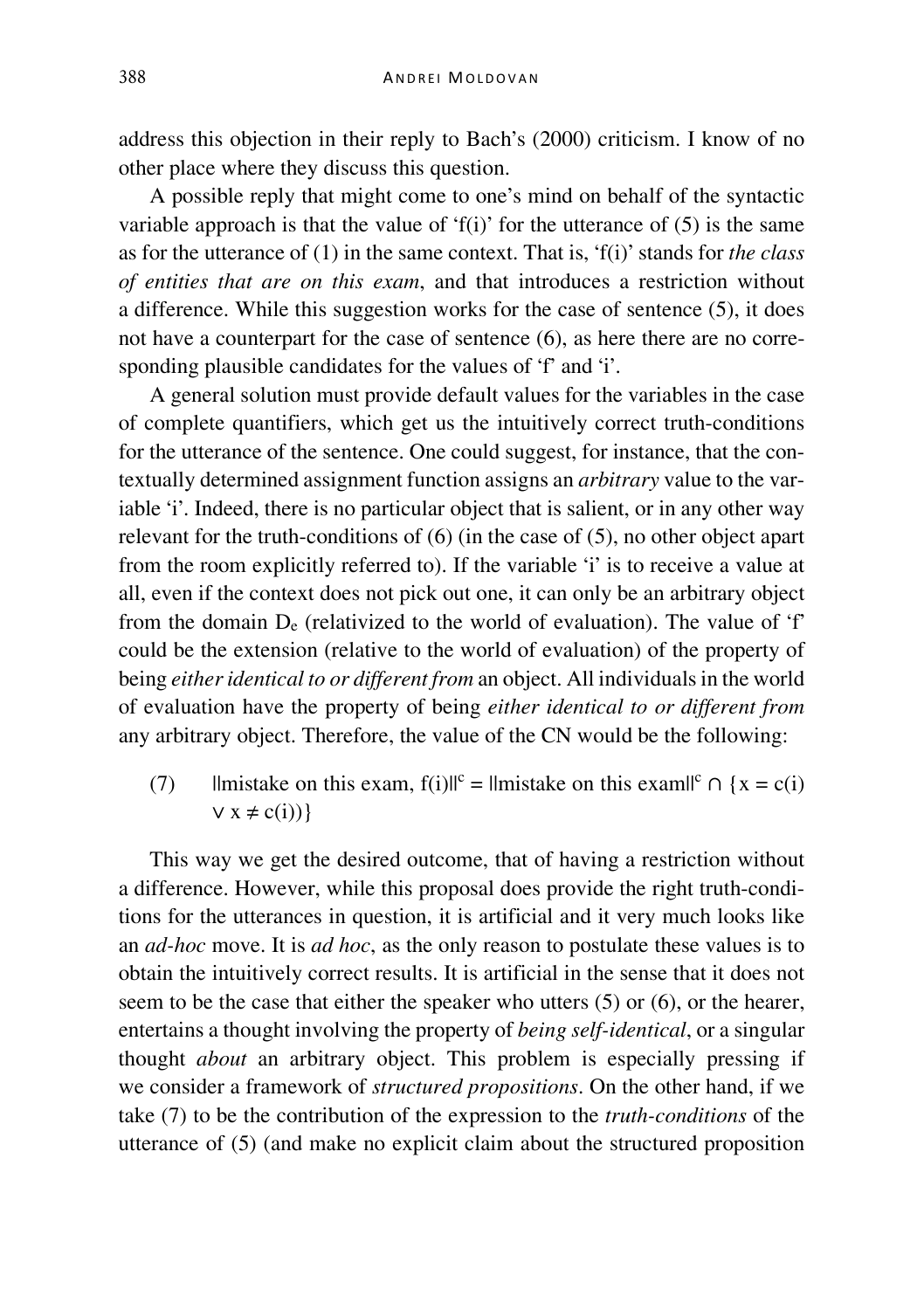expressed), then this becomes an instance of the more general problem that truth-conditional semantics has with the fact that there are alternative but equivalent specifications of the truth-conditions of an utterance of a sentence. Thus, if a semantic theory assigns to an utterance of 'Snow is white' the truthconditions: true iff *snow is white and*  $2 + 2 = 4$ , we might suspect that something has gone wrong.

There are other options of default values that one might take the variables responsible for QDR to have. Thus, one might take the value of 'f' to be the extension of 'in' relative to the world of evaluation, and the value of 'i' to be the world of the context. However, this option will not do, because it has an undesired result, as it leads to the QNP being rigidified. An utterance of (5) will have the following truth-conditions: true iff *every mistake on this exam in*   $c_w$  *was corrected* (where  $c_w$  is the world of the context). These are intuitively incorrect truth-conditions: if we evaluate the utterance relative to a world w other than the world of the context, the truth or falsity of the utterance depends intuitively on whether the mistakes *on this exam but in the world w considered* were corrected or not.

Now, it is true that in their original article Stanley and Szabó (2000a, 252) point out that the semantic types of the variables 'f' and 'i' are set to  $\langle e, \langle e, t \rangle \rangle$ and  $\langle e \rangle$  only as a matter of convenience, and as a "simplifying assumption". Instead, "the domains contexts provide for quantifiers are better treated as intensional entities such as *properties*, represented as functions from worlds and times to sets" (Stanley and Szabó 2000a, 252). This might help avoid the problem of rigidifying the QNP, but a problem still remains. Suppose 'f' is an *intensional* variable of type  $\langle \langle \langle s,i \rangle \rangle, e \rangle, \langle \langle s,i \rangle \rangle, e, \langle \langle s,i \rangle \rangle$ , and 'i' of type  $\langle \langle s,i \rangle, e \rangle$  (where 's' stands for a possible world, and 'i' stands for a time). On this account, the value of the variable 'i' is not an individual, but what is sometimes called an *individual concept*. Furthermore, it might be suggested that the default value of 'i' for the limiting case (when no QDR is needed) could be a *non-rigid* individual concept that picks out *the relevant world*. The extension of 'i' is the relevant world of evaluation. The value of 'f' is the property of *being in*. But the problem now is that a possible world is not an individual, so it cannot be the extension of 'i', as defined here. A world is a semantic value of type  $\langle s \rangle$  (see Fintel and Heim 2011, 10). In order for the suggested solution to work, the semantic type of the variable 'i' should be  $\langle \langle s,i \rangle, s \rangle$ , but that would be of no help with the cases in which we do need a substantive domain restriction.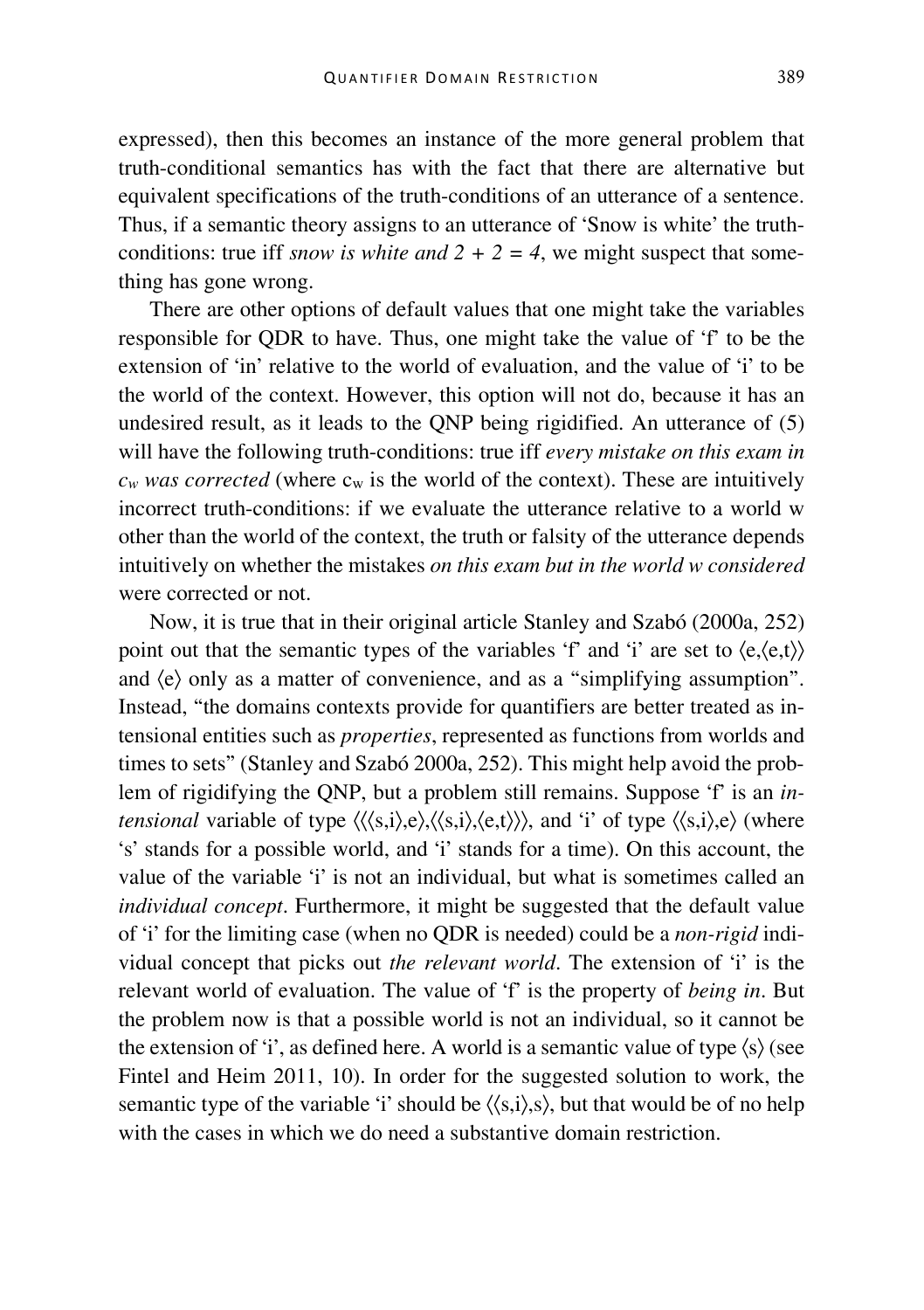### **3. The problem of the limiting case and the ambiguity solution**

The above discussion indicates that it would be preferable if the predicted truth-conditions of (5) and (6) did not contain a restriction without a difference. A suggestion along these lines would be to take the LFs of (5) and (6) to carry *no* hidden variables in those cases in which the QNP is (used as) complete. In the case of sentence (5), the semantic contribution of 'mistake' to truth-conditions would be the following:

(8)  $||\text{mistakell}^{w,c} = \lambda x_{\langle e \rangle}$  is a mistake in w

In those cases in which QDR is required, (e.g., the utterance of sentence (1)) the LF of the sentence does contain the hidden variables, and the semantic value for the node  $\left[\begin{matrix}C_N \\ C_N\end{matrix}\right]$  mistake, f(i)] is:

(9)  $|\text{mistake, } f(i)|^{w,c} = \lambda x_{\langle e \rangle}$  is a mistake and is c(f) (c(i)) in w

So, on this proposal there are two different expressions in the LF that correspond to the superficial expression 'mistake'. The interpretation function assigns to each of them its semantic value. This means that 'mistake' turns out to be *ambiguous*, instantiating a kind of lexical ambiguity, given that 'mistake' sometimes expresses the concept *mistake*, but at other times it is a contextdependent expression, expressing the concept of *mistake standing in this relation to this object*.

Now, postulating ambiguities is generally not considered to be a great way to solve problems in philosophy. Methodological considerations concerning theoretical parsimony of the kind Grice (1978, 118-119) advances immediately come to mind. "It is very much the lazy man's approach in philosophy to posit ambiguities when in trouble", reads Kripke's (1977) insightful remark. Kripke suggests a policy of caution: "Do not posit an ambiguity unless you are really forced to, unless there are really compelling theoretical or intuitive grounds to suppose that an ambiguity really is present" (Kripke 1977, 268). Are there such grounds in this case?

A theoretical consideration in favor of the ambiguity solution is that it avoids the undesirable consequence that the "restriction without a difference" solution has. But there are no intuitive grounds for favoring the ambiguity solution. On the contrary, there are intuitive considerations *against* positing ambiguity in the CN: common nouns such as 'bottle' do not seem to be ambiguous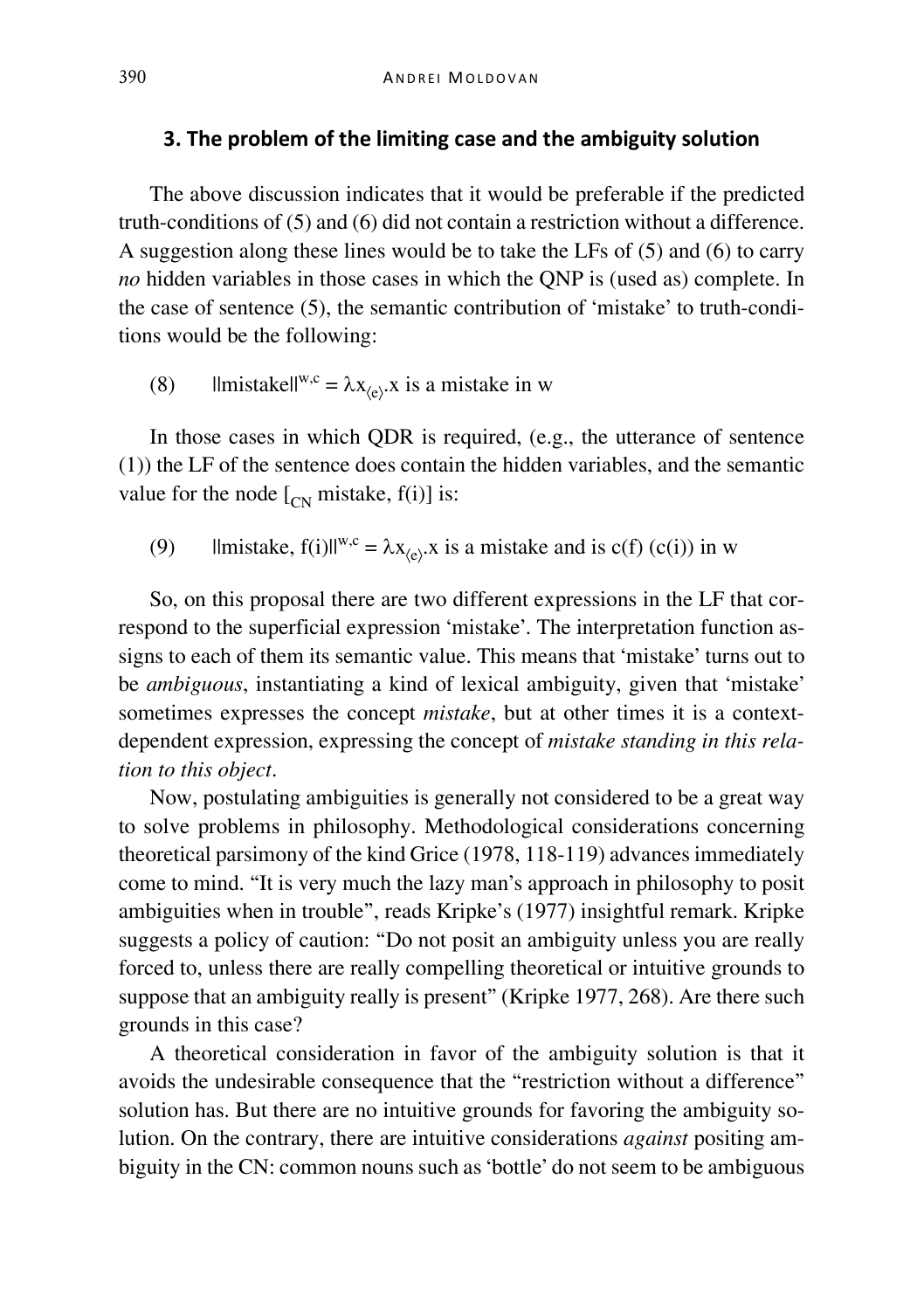in this way.[2](#page-7-0),[3](#page-7-1) Now, one might find questionable the claim that intuitions about certain words being ambiguous or not are *bona fide* linguistic data for semantic theories. A semantic theory is not a study of the *intuitive* concept of meaning. Instead, it may postulate various theoretical notions of meaning or semantic value (e.g., intensions and extensions), even if these theoretical claims might be found unintuitive in some sense.

However, there are other good reasons to reject the ambiguity solution. As already mentioned, on the relevant reading of (4), the variable 'i' in 'three Frenchmen' is bound by the QNP 'most of John's classes'. But, as Breheny (2003, 63) points out, it is possible to find sentences with QNPs the domain restriction of which involves various quantificational dependencies. Consider sentence (10) (cf. Breheny 2003, 63):

(10) Some student thought no examiner would notice every mistake.

One reading of (10) is that some student x thought no examiner y would notice every mistake *made on a paper x turned in which y examines*. If we want to account for this reading in the way Stanley and Szabó do for the reading of (4) discussed above, then we need to postulate *two* complex variables of the form 'f(i)' that the ONP 'every mistake' contributes to the LF of  $(10)$ . The lexical entry for 'mistake' in (9) above, which has one such complex variable, is not adequate for this case. That is, we need to introduce a new lexical entry for 'mistake', apart from the ones in (8) and (9), as follows:

<span id="page-7-0"></span> <sup>2</sup> Pelletier (2003) uses similar appeals to intuitions against the Stanley and Szabó theory of QDR. The intuition is that a CN such as 'bottle' or 'student' is not contextdependent (or "contextually ambiguous", as he prefers to put it). He writes: "it seems simply unintuitive to claim that the interpretation of the same *noun* changes from context." (Pelletier 2003, 156-157)

<span id="page-7-1"></span><sup>&</sup>lt;sup>3</sup> An anonymous reviewer pointed out that a defender of such an approach could respond by arguing that this could be thought of as a case of *polysemy*. Polysemy is a particular form of ambiguity, in which there are "different senses of a lexical item that bear some intuitive relationship" (Jackendorff 2002, 339). Indeed, if the proposal discussed here has any plausibility then the different senses contemplated *should* be seen as instantiating polysemy, and not homonymy, as they are systematically related. However, I take the proposal to be still problematic, as there are no intuitive grounds for this claim.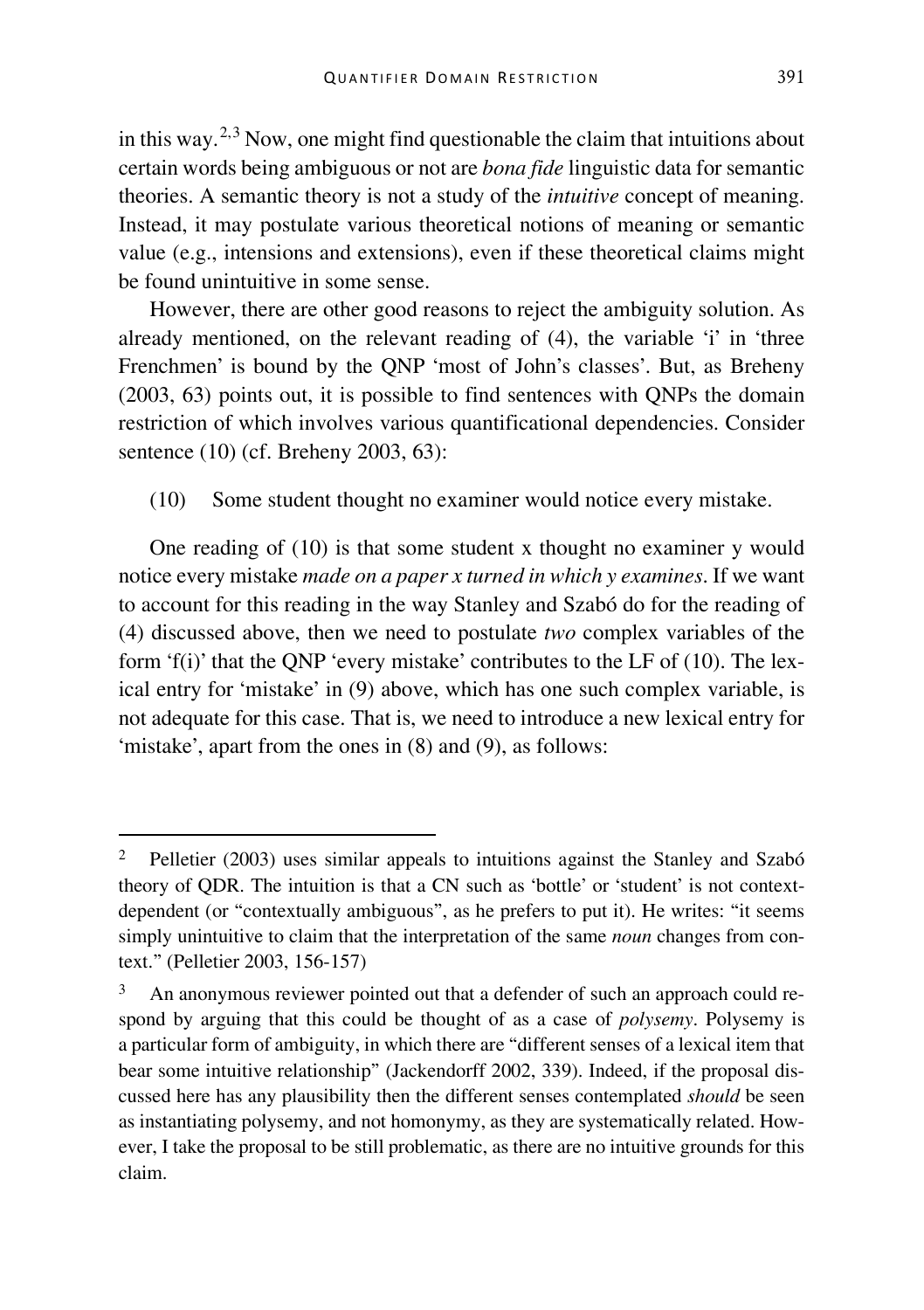(11)  $\lim{ \text{istake}, f(i), g(j) } \|^{w,c} = \lambda x_{\langle e \rangle}.$  is a mistake and is c(f) (c(i)) and is  $c(g)$  (c(j)) in w

This lexical entry still does not help us to account for cases which involve further dependences on quantified elements, such as in (12):

(12) Every year some student thought no examiner would notice every mistake.

On one reading of (12), it expresses the proposition that every year z some student x thought no examiner y would notice every mistake *made on a paper x turned in during z which y examines.* If Stanley and Szabó's example (4) shows that there is a complex variable in the LF of the sentence (given that it can be bound), then these readings of (11) and (12) show that there are two, and respectively three, complex variables in the LF of these sentences. With a little effort of imagination, we can build examples that involve even more dependencies of the restriction of the domain of quantification on previously introduced elements. This means that we need to postulate an indefinite number of lexical entries for CNs such as 'mistake' that differ from each other in the number of variables of the form 'f(i)' that they carry. While a language with such a lexicon is not necessarily unlearnable, as the lexical entries are introduced in a systematic way and following a pattern, this is clearly a very unattractive option.[4](#page-8-0)

## **4. Other approaches to QDR that postulate hidden variables**

To recap, Stanley and Szabó's syntactic variable approach to QDR gets into problems both when no QDR is required, and when the restriction needed requires that we postulate more than one complex hidden variable in the LF. In this section I argue that the two problems affect not only Stanley and Szabó's version of the hidden variable approach, but other versions as well. On von

<span id="page-8-0"></span> <sup>4</sup> Stanley and Szabó (2000a, 232, n.16) discuss a possible ambiguity approach to QDR, but not the one considered here. On the approach they consider, a CN such as 'mistake' is multiply ambiguous, having one lexical meaning corresponding to each possible completion. They reject this option as "implausible".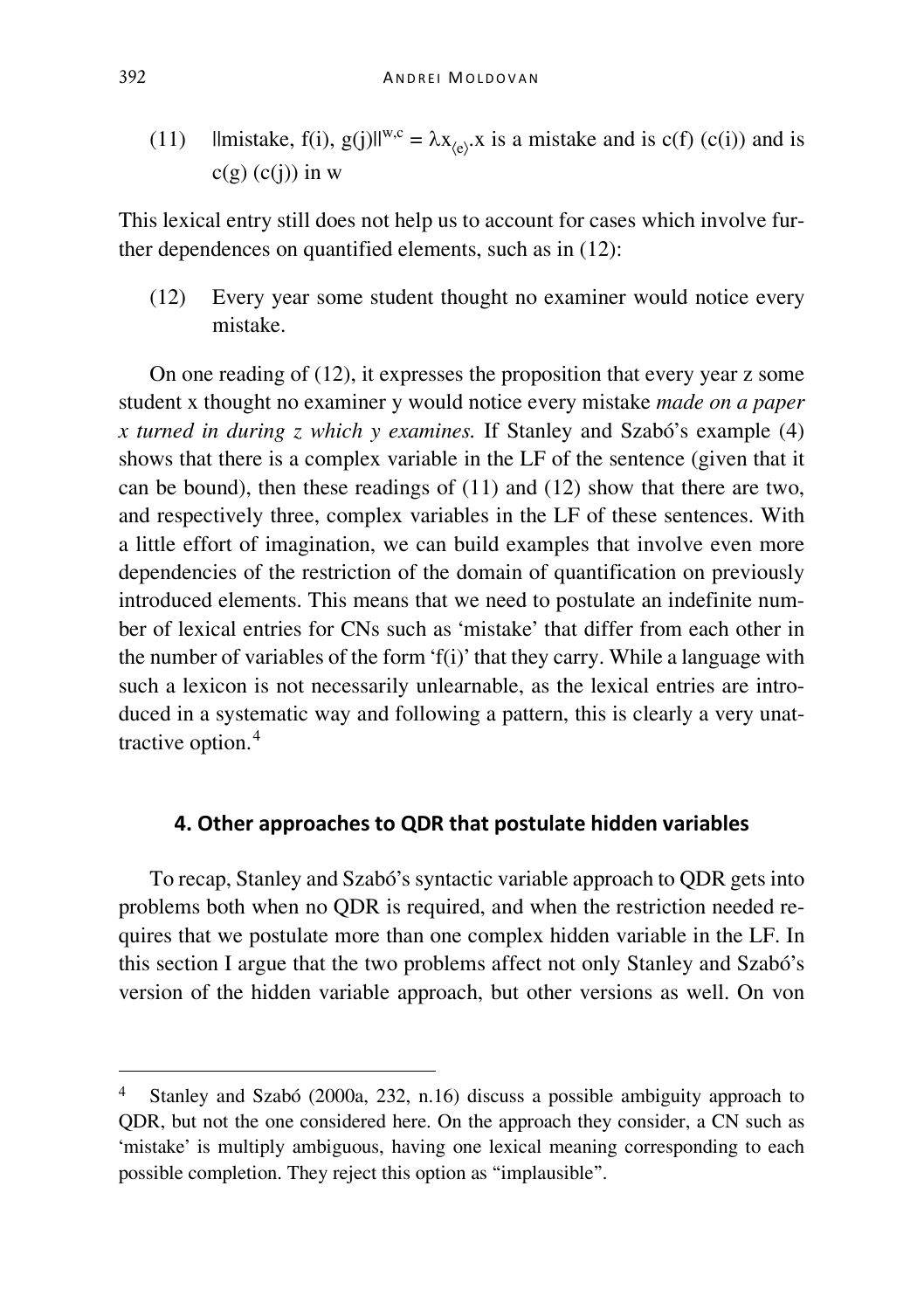Fintel's (1994, 30; 2014) proposal, the variables 'f(i)' cohabit the same node with the quantifier determiner.<sup>[5](#page-9-0)</sup> The LF of (1) is (13), instead of (2):

(13)  $\left[\frac{S}{D} \ln \ln T$  Every, f(i)]  $\left[\frac{S}{D} \ln \ln T\right]$  [<sub>VP</sub> was corrected]]

On the ambiguity solution to the limiting case of QDR, it is the quantifier determiner that is multiply ambiguous, having an indefinite number of lexical entries, starting with (14), (15), and so on:

- (14)  $\text{levery} \, \text{if } \, \lambda g_{(e,t)}.\text{[}\lambda h_{(e,t)}.\text{every x such that } g(x) = 1 \text{ is such that } h(x)$  $= 11$
- (15)  $||\text{every}||^c = \lambda g_{(e,t)}\cdot[\lambda h_{(e,t)}]$ , every x such that  $g(x) = (c(f)(c(i)))(x) = 1$ is such that  $h(x) = 1$ ]

The proposal is as problematic as the similar one discussed above in relation to Stanley and Szabó's account of QDR. There are no strong intuitive of theoretical grounds for postulating a rampant ambiguity of the quantifier determiner.

Other versions of the hidden variable approach have been proposed: one of them takes 'f(i)' to occupy its own node. On this hypothesis, the LF of sentence (1) might look like this:

(16)  $\left[\int_S \left[\int_{\text{DFT}} \text{Every}\right] \left[\int_{\text{CN}} \text{mistake}\right] [f(i)]\right] \left[\int_{\text{VP}} \text{was corrected}\right]$ 

Stanley and Szabó (2000a, 255) reject this option, arguing that "one should not place such a burden on syntactic theory", but Stanley (2007, 248) explicitly embraces it.

This proposal obviously faces the same problem of the limiting case of QDR. The only significant difference with the previous cases discussed is that the ambiguity solution involves multiplying *the nodes* in which the variables occur, and that does not affect the semantic value of the CN 'mistake'. In this case the ambiguity solution does not boil down to a *lexical* ambiguity of the

<span id="page-9-0"></span> <sup>5</sup> Another difference with Stanley and Szabó's approach is that von Fintel (1994) does not commit himself to any syntactic claim. He writes that the question whether the variable is present in the syntactic representation of the sentence "is an important conceptual and empirical issue that we will not be able to do justice here" (von Fintel 1994, 33).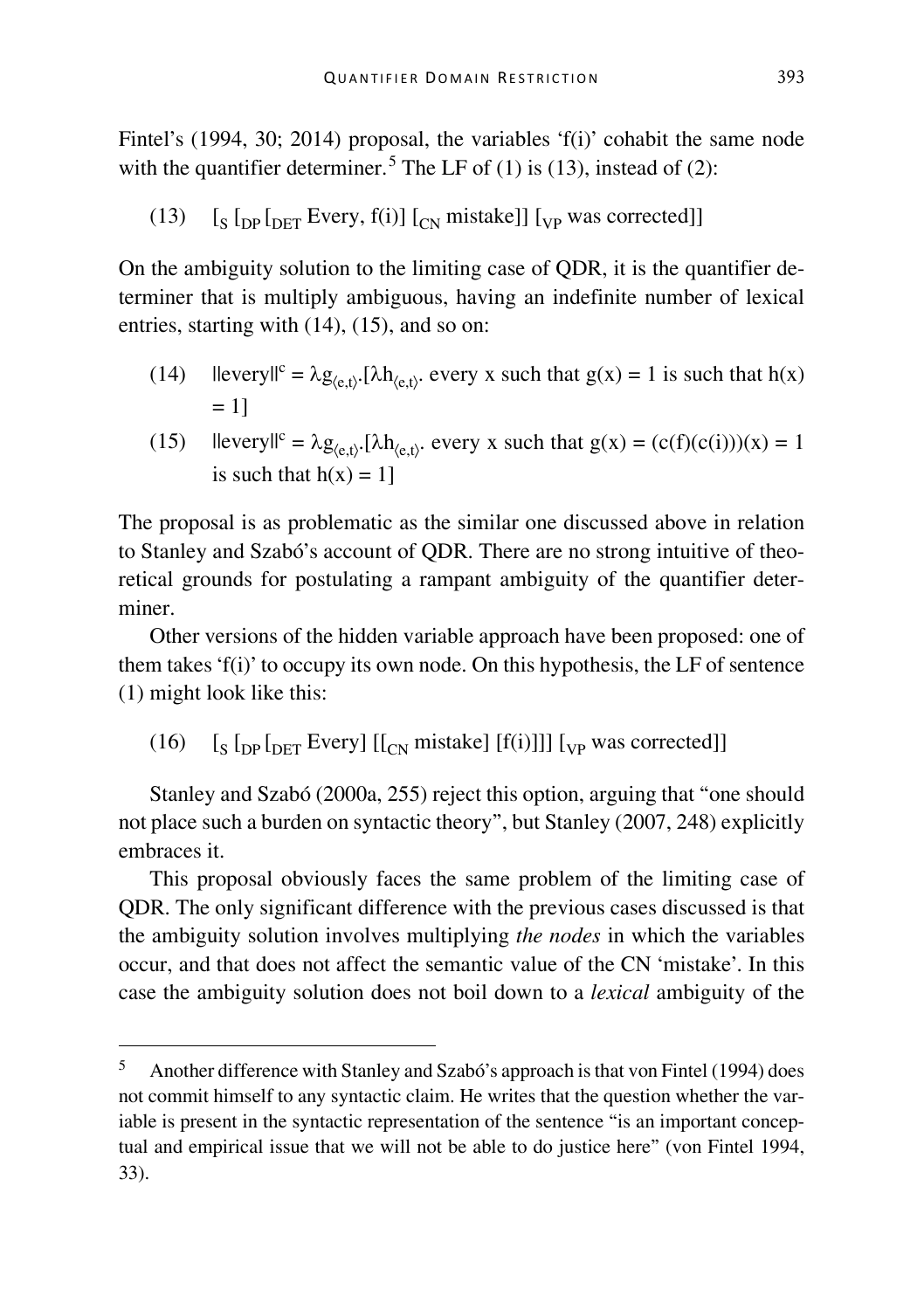CN, but rather to something closer to a syntactic ambiguity. The superficial form of a sentence containing a QNP has various LFs that differ from each other in the number of nodes of the form 'f(i)' to be found in the vicinity of the CN, which in turn depends on how many quantified contexts are involved in a particular reading of that sentence. But the solution is equally unattractive as the previous ones unless we are given a plausible and not ad-hoc explanation of how the variables end up in the LF. However, the proposal, as presented above, fails to do so.

A final alternative I briefly mention here is due to Pelletier (2003), on which the complex variable ' $f(i)$ ' is placed in the NP node, but not in any of its daughters. That is, the variable does not occupy its own node, but it is also does not co-habit a terminal node with another expression. For that reason, Functional Application (cf. Heim and Kratzer 1998, 105) fails to deliver the right result in this case (as it only computes the values of the terminal nodes, ignoring any other expression that is not in the terminal node). Pelletier (2003, 152) introduces a different rule of composition (call it Modified Functional Application, or MFA), as follows (where 'Det' stands for a determiner and 'N' for a noun):

 $||Det N||^c = ||Det||^c (||N||^c \cap c(f)(c(i)))$ 

This is different from standard Functional Application, which we might represent here as follows:

 $\mathbb{I}[\text{Det } N \mathbb{I}^c = \mathbb{I}[\text{Det } \mathbb{I}^c (\mathbb{I}[\text{N} \mathbb{I}^c)]$ 

The price to pay for achieving domain restriction is the need to introduce a new rule of composition. It might not be a price too high to pay, if the account proved satisfactory. But does it? Pelletier does not discuss the two problems mentioned above, but it is easy to see how his account can deal with the problem of the limiting case: whenever the domain is implicitly restricted Det and N combine by MFA, taking into consideration the values of the variables as well; whenever the NP is complete and no domain restriction is required to derive the correct truth-conditions, Det and N combine by standard FA, thus ignoring the values of the variables (in that case it simply does not matter what default values we assign to the variables). However, the account fails to deal satisfactorily with the phenomenon of multiple quantified contexts, which requires more than one variable in the LF. So, it turns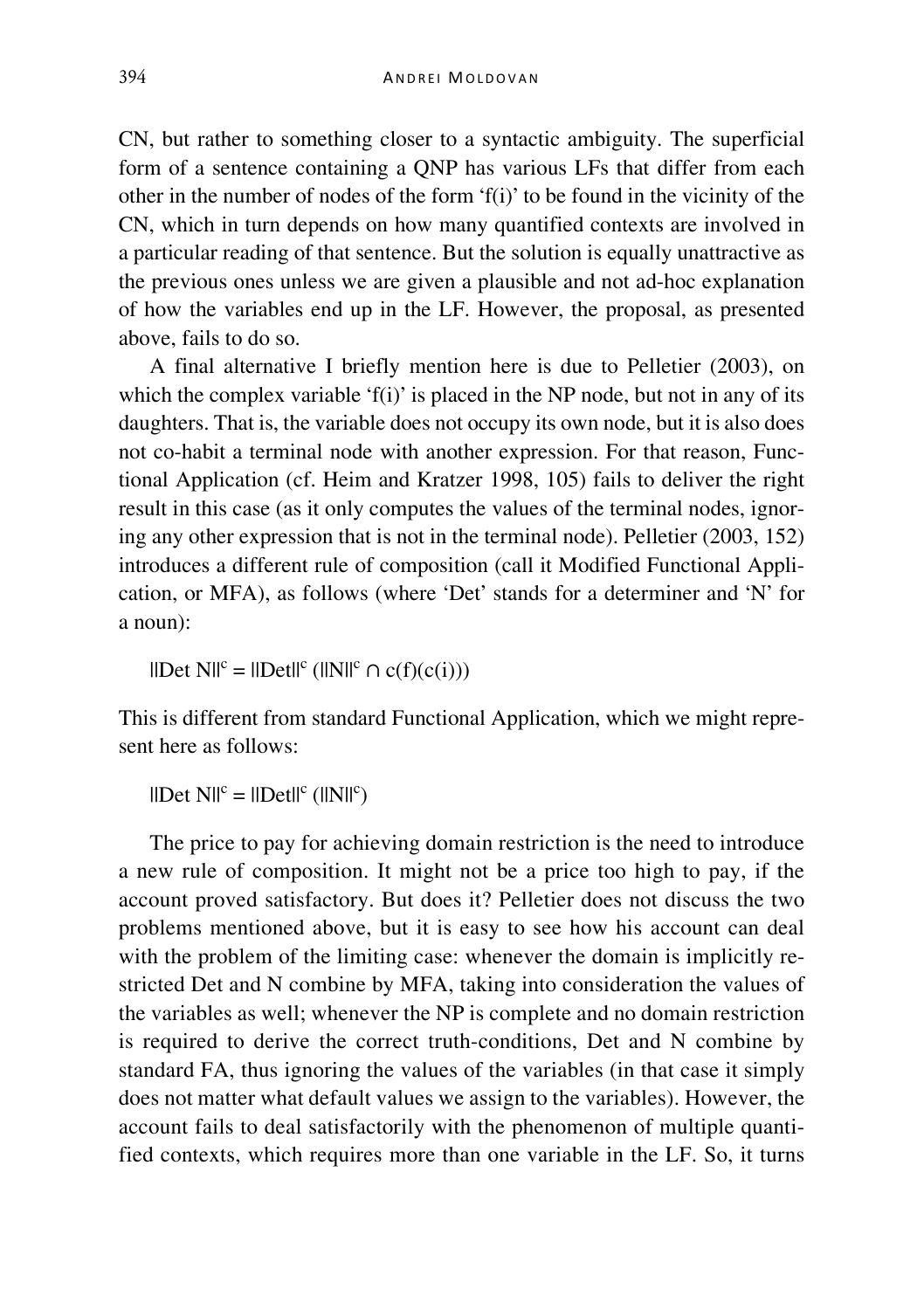out to be only in part better than the versions of the hidden variable approach to QDR previously discusses.

#### **5. The variadic function approach**

All the versions of the hidden variable approach discussed here face the problem of the limiting case (except Pelletier's) and the problem of multiple quantified contexts. The above discussion suggests that a "dynamic", more flexible, proposal is required, one that avoids the rampant multiplication of ambiguities, and at the same time provides the resources needed to account for the limiting case of QDR as well as for the cases of multiple quantified contexts. Fortunately, there are approaches that do allow for the needed flexibility (no variables, or more than one, up to as many as the restriction requires), as well as provide a systematic explanation of how the variables end up in the LF. In this section I briefly present the variadic function approach, and I argue that it offers a satisfactory solution to the two problems mentioned.

According to Recanati (2002, 319), a variadic function is a function from a predicate in natural language P*n* (a predicate with adicity *n*), to a predicate with a different adicity:  $P^*n+1$ , in the case of an *expansive* variadic function, and P\**n-1*, in the case of a *recessive* variadic function. Thus, Recanati suggests that the prepositional phrase 'in Paris' in the sentence 'John eats in Paris' contributes a variadic function which maps the unary predicate eats (x), ascribed to John in the simple statement 'John eats', onto the binary predicate eats\_in (x, l), which takes two arguments: an individual and a location. Following Recanati (2002, 321) the variadic function in the former case can be represented as follows:

$$
V_{location: Paris} (eats (John)) = eats_in (John, Paris)
$$

The general form of an expansive variadic function could be given as follows:

$$
V(P(x_1,... x_n)) = P^* (x_1,... x_n, y)
$$

A variadic function creates a new predicate from a pre-existing one by changing the adicity of the latter. But it does more than that: in some cases, it also changes the content of the function, so that P and  $P^*$  need not have the same content. Such is the case of the above variadic function that takes eats  $(x)$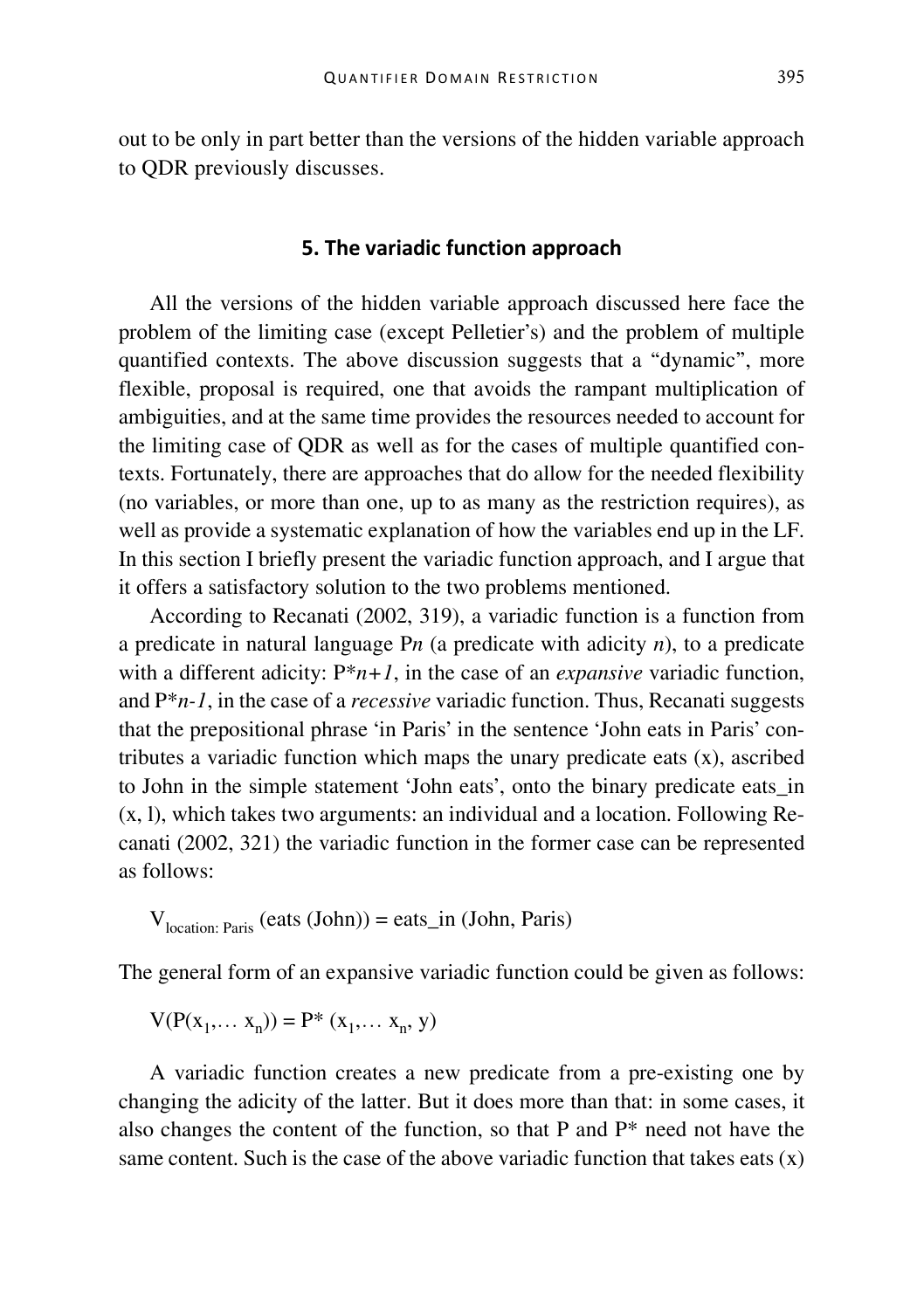as input and gives eats in  $(x, l)$  as output. Moreover, in the case of an expansive variadic function it also provides a value for the new variable that it introduces (unless the variable is bound). The role of the subscript 'location: Paris' in the above formula is precisely to indicate that the variadic function introduces a variable for location, and give to it the value Paris.<sup>[6](#page-12-0)</sup>

Recanati introduces the apparatus of variadic functions in order to prove the invalidity of the Binding Argument, which Stanley proposes in Stanley (2000). According to Recanati, a key premise of this argument is the Binding Criterion, according to which "[a] contextual ingredient in the interpretation of a sentence S results from saturation if it can be 'bound', that is, if it can be made to vary with the values introduced by some operator prefixed to S" (Recanati 2004, 102). That is, if an ingredient dependent on the context is part of the truth-conditions of an utterance of a sentence S, and we can build a different sentence ΦS, such that the value of the contextual ingredient varies with the value of the operator Φ, then that contextual ingredient is a variable that Φ binds. If sentence S is (17), uttered with the intention to express the proposition that *John fails exactly three Frenchmen in his class*, then the contextual ingredient at issue is the nominal completion *in his class.*

(17) He fails exactly three Frenchmen.

The sentence ΦS might be (4) above, that is:

(4) In most of John's classes, he fails exactly three Frenchmen.

Now the nominal completion of the quantifier 'exactly three Frenchmen' varies with the operator 'In most of John's classes'. In accordance with the Binding Criterion, a component of the truth-conditions that varies with a certain operator is bound by that operator, and in turn, binding requires that there be a bound variable. So, the nominal completion of the quantifier 'exactly three Frenchmen' in (4) results from binding a variable that is present in the QNP. Given that the presence of the variable does not depend on whether it is bound or not, a variable of the same form must be present in the LF of (17). This variable must be saturated in order for the sentence to be interpretable, which

<span id="page-12-0"></span> <sup>6</sup> For a more detailed presentation of variadic functions see Recanati (2002, 319-322) and Recanati (2004, 107-109).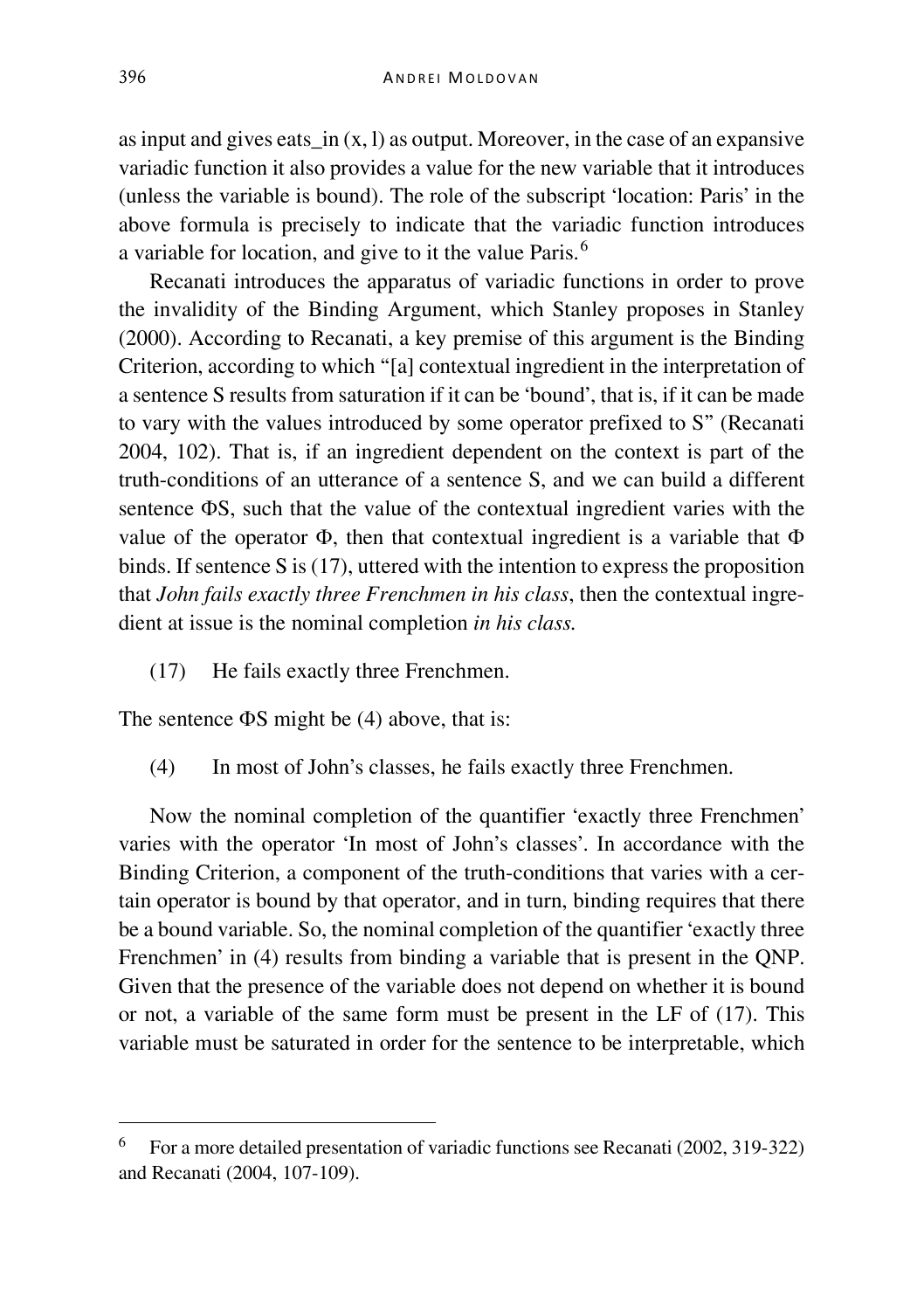means that the nominal completion *in his class* results from the saturation of this variable.

Recanati rejects this latter conclusion. He accepts that in (4) binding requires the presence of a variable that is bound, but not that this is evidence that the variable is present in (17) as well. The apparatus of variadic functions allows him to show how this is possible. Recanati (2004, 111) argues that not only prepositional phrases such as 'in Paris' introduce variadic functions, but also QNPs. According to Recanati (2004, 113), the quantified prepositional phrase 'In most of John's classes' contributes not only the quantifier 'for most x that are John's classes', it also contributes the variadic function 'in x'. To see how this result is obtained, let us first consider the LF of (17), before embedding it as in  $(4)$ . This is  $(18)$ :

(18)  $\left[\int_S \left[\int_{NP} \text{ exactly three Frenchmen}\right] \left[\lambda_1 \left[\int_S \text{he} \left[\int_V \text{fails}\right] \left[\int_N \text{e} \left[\right] \right] \right] \right]\right] \right]$ 

(18) results from Quantifier Raising the QNP 'exactly three Frenchmen' from its position at the superficial form to the first upper S node up on the tree. This solves the mismatch problem between the verb 'fails', of type  $\langle e, \langle e, t \rangle \rangle$ , and the QNP 'exactly three Frenchmen', of type  $\langle\langle e,t\rangle,t\rangle$ . According to Heim and Kratzer (1998, 193f), the movement leaves behind a variable of type ⟨e⟩, called a *trace*. The trace then combines with the transitive verb, the type of which is  $\langle e, \langle e, t \rangle \rangle$ , thus solving the problem of the type mismatch. In order to get the right truth-conditions the trace must co-vary with the QNP. To achieve this, QR-ing the QNP also introduces a variable binder that will occupy the position in the sentence immediately after (i.e. below, in the phrase structure tree) the place where the QNP has landed, and which binds the trace. Binding requires that the binder be co-indexed with the variable it binds.

Now, the variadic function that 'In most of John's classes' introduces might be represented as follows:

 $V_{location: unspecified}$  ([<sub>S</sub> [<sub>NP</sub> exactly three Frenchmen] [ $\lambda_1$  [<sub>S</sub> he [<sub>VP</sub> [<sub>V</sub> fails]  $[\begin{bmatrix} [X_{\text{NP}}] & t_{\text{1}} \end{bmatrix}]$ ]]]) =  $[\begin{bmatrix} [X_{\text{NP}}] & [X_{\text{NP}}] \end{bmatrix}]$  exactly three Frenchmen *in x*]  $[\lambda_1 \begin{bmatrix} [X_{\text{P}}] & [X_{\text{P}}] \end{bmatrix}]$  fails]  $\left[\begin{smallmatrix} 0 & t_1 \end{smallmatrix}\right]$ 

The variadic function modifies the noun 'Frenchmen' to 'Frenchmen in x'. It increases its adicity: while 'Frenchmen' is of type ⟨e,t⟩, 'Frenchmen in' is of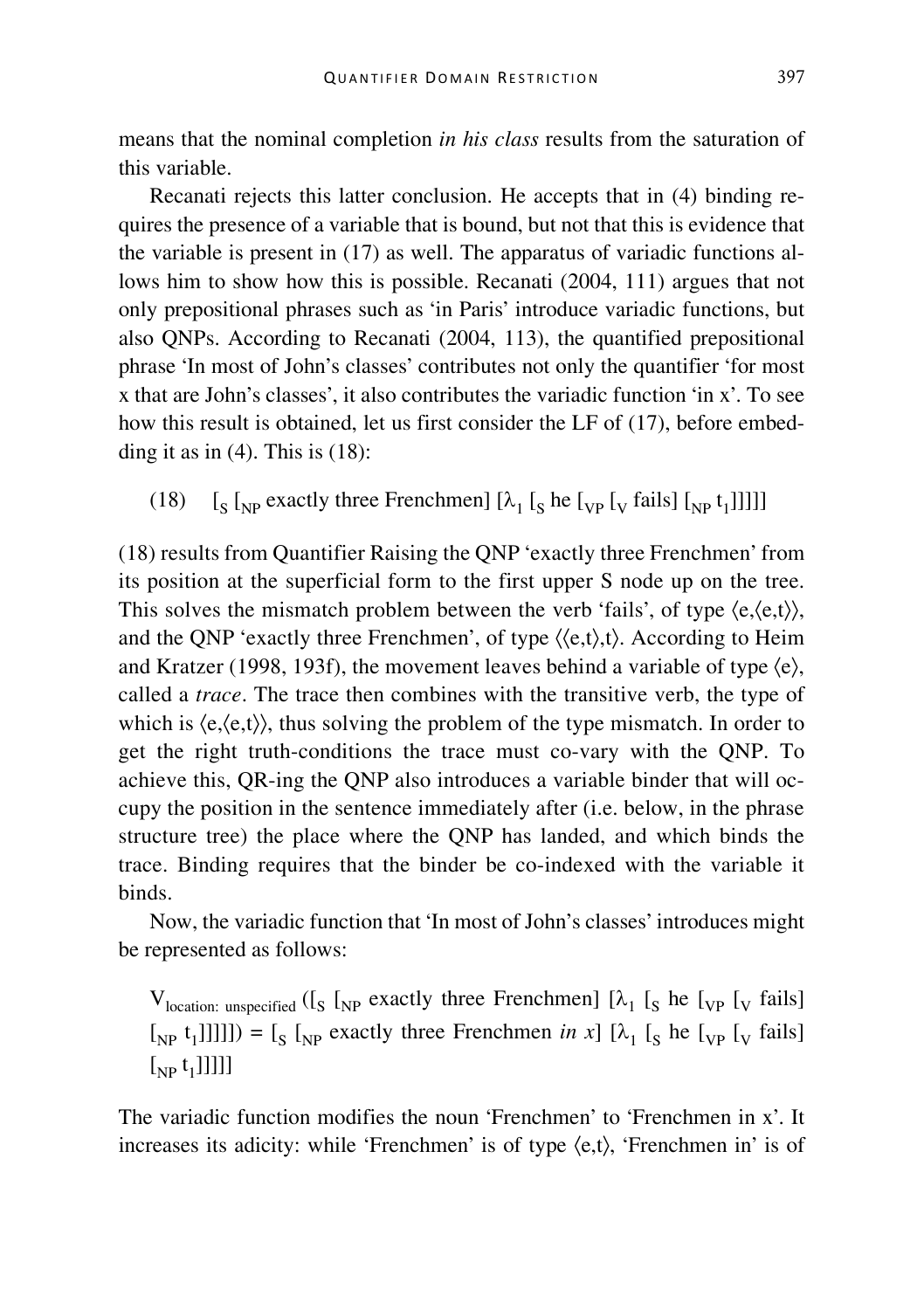type  $\langle e, \langle e, t \rangle \rangle$ .<sup>[7](#page-14-0)</sup> If we QR 'most of John's classes' to the upper S node (an optional, not mandatory move, as the QNP does not produce a type mismatch), we obtain the LF in (19):

(19)  $\left[\int_S \left[\int_{NP} \text{most of John's classes}\right] \left[\lambda_2\right]_{S} \left[\int_{PP} \text{in } t_2\right] \left[\int_S \left[\int_{NP} \text{exactly three}\right] \right] \right]$ Frenchmen in  $x_2$ ] [ $\lambda_1$  [<sub>S</sub> he [<sub>VP</sub> [<sub>V</sub> fails] [<sub>NP</sub> t<sub>1</sub>]]]]]]]]]

Moreover, if we co-index the binder  $\lambda_2$  introduced by QR-ing 'most of John's classes' with the variable x that the variadic function introduces, as in (19), then x gets to be bound by  $\lambda_2$ . The calculation of the truth-conditions of (19), which I skip here in the interest of space, gives us the desired result. As a consequence, we see that the bound variable  $x_2$  in (4) is the contribution of the variadic function that 'In most of John's classes' introduces, and is not part of the original sentence that 'In most of John's classes' takes as argument (i.e. sentence (17), the LF of which is (18)). Variables, Recanati argues, are not part of the contribution to the LF of the sentence of the CN in the QNP the domain of which they restrict, as in Stanley and Szabó's proposal, or of some other elements in the QNP. They are the contribution of another QNP higher in the sentence, the one that binds the contextual element that restricts the domain.

Having seen how variadic functions work, I turn now to a brief discussion of the nature of the processes that generate them. According to Recanati (2002, 322), variadic functions might be either the contribution of an adjunct in the sentence (such as 'in Paris' and 'In most of John's classes') or introduced "by purely contextual means". When the variadic function is not realized phonetically, as in simple cases of QDR, its presence in the truth-conditions of the sentence is optional. In that case it is the contribution to the truth-conditions of a purely pragmatic process of "free enrichment", a non-mandatory modification of the literal content of the quantifier. However, one might depart from Recanati's view on this point, and take on board variadic functions, but not the claim that they are pragmatic mechanisms. For instance, Marti (2006) uses the

<span id="page-14-0"></span> <sup>7</sup> This departs slightly from Recanati's (2004, 113) presentation of the output of the variadic function, where 'in x' is placed next to the S node, and takes as argument the S node. However, 'in x' has to modify the QNP 'exactly three Frenchmen', so it needs to make a direct contribution to the interpretation of this QNP. That is why I take 'in x' to modify the noun 'Frenchmen', and not the sentence node. I come back to this point in the next section.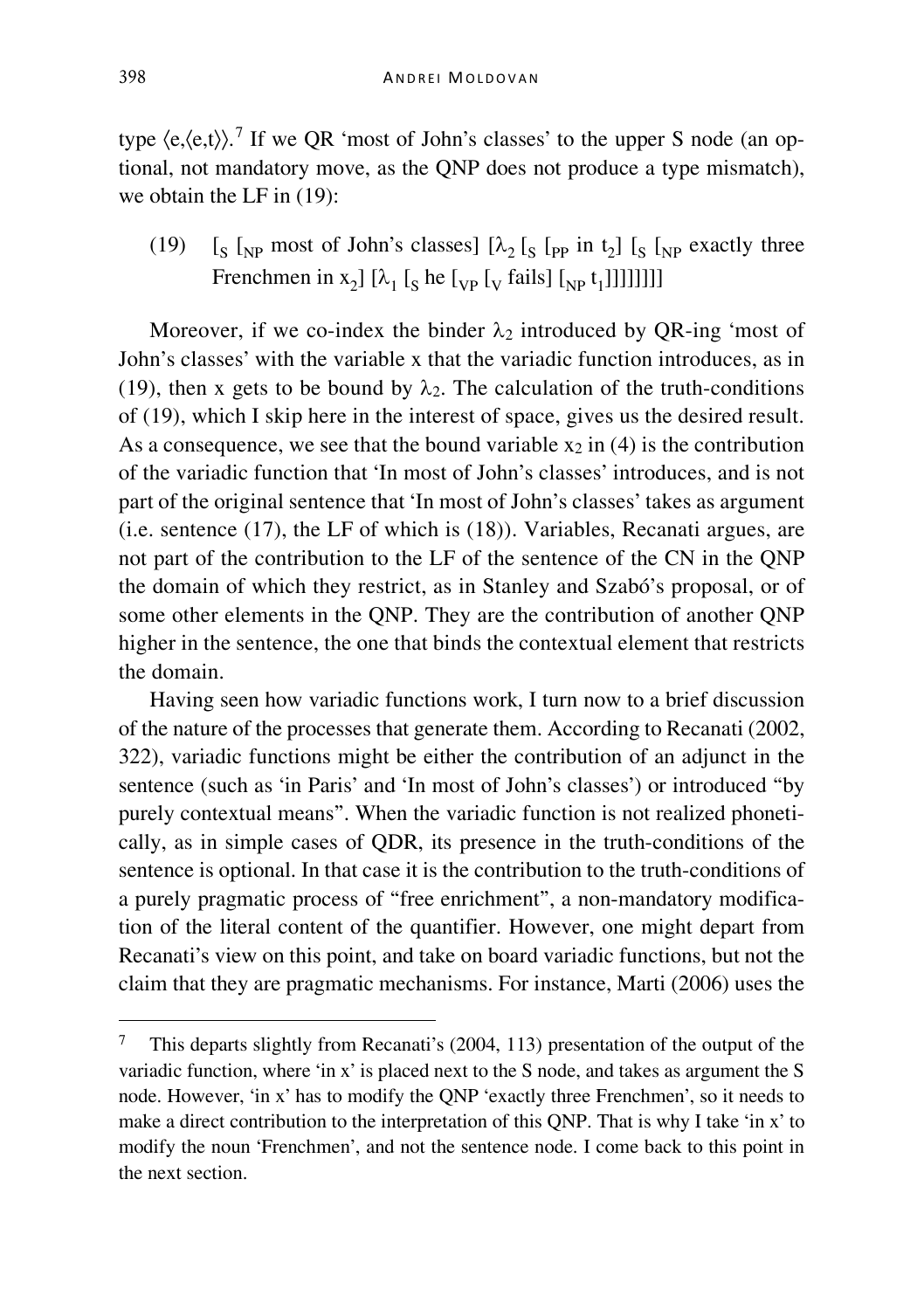apparatus of variadic functions, but does not take them to be the contribution to truth-conditions of a pragmatic process. Instead, Marti (2006, 141-142) suggests a purely semantic mechanism: free variables may be optionally generated in the syntax, and a variable thus generated might receive as value a contextually determined variadic function, which in turn modifies the adicity of the predicate it combines with.

As I argue below, both Recanati's and Marti's take on variadic functions have the advantage of avoiding the two problems that the hidden variable approaches to QDR discussed in the previous sections face. However, one might want to avoid any appeal to either free generation of variables or free processes such as pragmatic enrichment, which are always open to the objection of being too unconstrained and arguably ad hoc. For this reason, I prefer a semantic account, according to which quantifiers introduce a variadic function in the predicate they combine with, in virtue of their *lexical meaning*. The suggestion is that quantifiers are ambiguous, having one lexical meaning on which they introduce a variadic function, but also one on which they do not do so. Zeman (2015, 177) discusses this proposal briefly, in the context of a different, but relevantly similar debate, concerning the semantics of predicates of personal taste. He points out that worries that free pragmatic processes are too unconstrained are not sufficient reason to reject the apparatus of variadic functions *per se*, as "the variadic functions approach is in itself independent from Recanati's strong pragmatic commitments" (Zeman 2015, 178). Still, the proponent of the variadic function approach owes us an explanation of why a quantifier sometimes contributes a variadic operator and sometimes it does not. Zeman suggests that the quantifier might be responsible for introducing a variadic function in the logical form of the sentence whenever "*the truth-conditions of the uttered sentence require it*" (Zeman 2015, 178). One might further suggest, along these lines, that quantifiers have a lexical feature that allows them (without requiring that this be so on every use) to introduce a variadic function in the predicate they combine with. To avoid the charge of postulating a mechanism of ad-hoc generation of variadic functions, we could think of quantifier determiners as ambiguous: on one meaning they introduce a variadic function on the predicate they combine with, on the other they do not. For reasons that will become clear in the next section, I take the variadic function that quantifiers introduce to be able to take as argument *any* node within the predicate the quantifier combines with, and not necessarily the node of the predicate itself.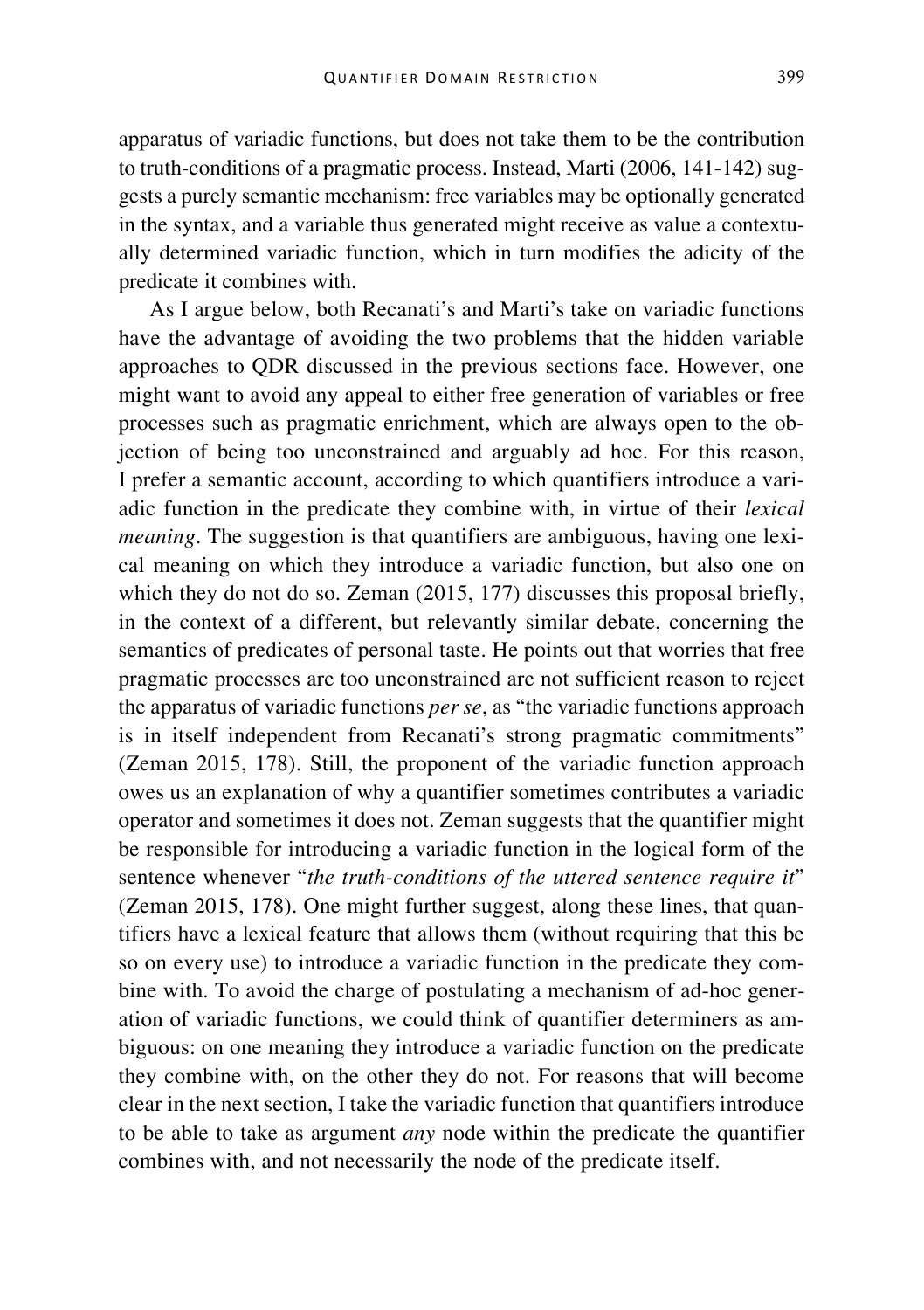A worry might be raised at this point, as an anonymous reviewer notes. Doesn't the suggestion that quantifier determiners are ambiguous bring back all the difficulties that ambiguity approaches to QDR face, which were discussed in section 3? Indeed, some of the worries mentioned in section 3 might be reasonably raised here again. For one thing, quantifier determiners do not seem to be ambiguous. However, notice that if quantifier determiners are thought of as ambiguous, as I suggest here, this ambiguity is not multiplying beyond control. As we saw, in order to account for multiple quantified contexts, a defender of the hidden variable approach must postulate a rampant ambiguity in nouns (on Stanley and Szabó's account) or in the quantifier determiner (on von Fintel's account). The ambiguity postulated here is less problematic in this sense. So, while I acknowledge that the present proposal is not without difficulties, its comparative merits recommend it for serious consideration.

#### **6. The two problems revisited**

The virtue of the account of QDR proposed here is that it avoids the two problems discussed that the hidden variable approaches face, and it does so without postulating rampant ambiguities. Let us first look into the phenomenon of the limiting case of the QDR, i.e., when the intuitively correct truthconditions do not require implicit completion of the nominal in the quantifier phrase. The suggestion that quantifiers are ambiguous, having one lexical meaning on which they introduce a variadic function, and one on which they do not do so, explains why in some cases the quantifier phrase is not completed in any way. The reason is that in these cases we make use of the meaning of the quantifier (for instance, 'Every mistake on this exam' in sentence (5)) that does not introduce a variadic function on the predicate it combines with ('was corrected', in the case of  $(5)$ ).

Consider now the phenomenon of multiple quantified contexts. This is exemplified by sentences (10) and (12) introduced above. Consider again sentence (10):

(10) Some student thought no examiner would notice every mistake.

We can hear a reading of (10) on which it is true iff: some student x thought no examiner y would notice every mistake *made on a paper x turned in which*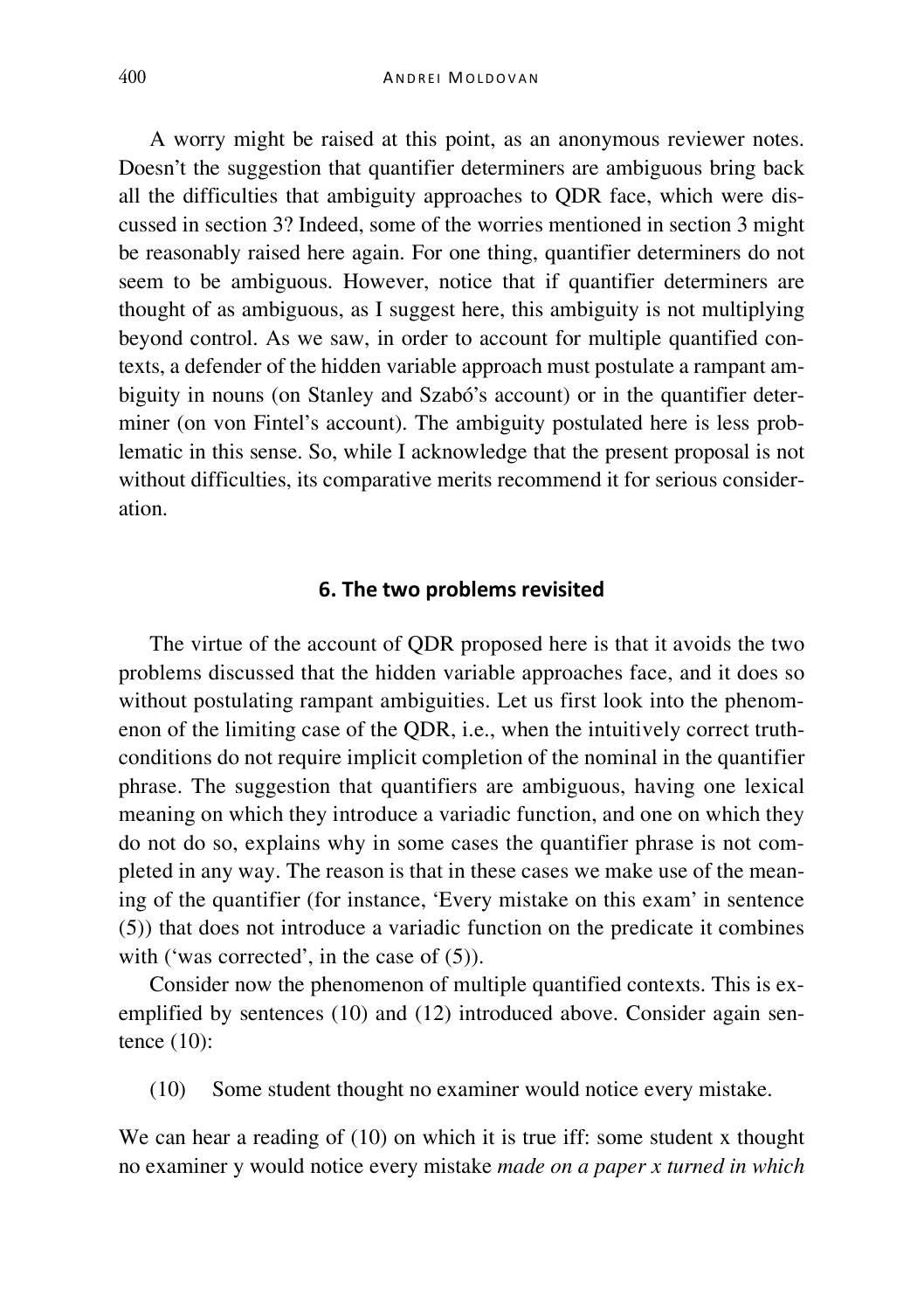*y examines*. The restriction of 'every mistake' involves a double quantified context. In this case we deploy the meaning of the quantifier 'some student' that introduces a variadic function on 'mistake'. We do the same for the quantifier 'no examiner'. As a result, the second variadic function returns the noun 'mistake made on a paper x turned in which y examines', the type of which is  $\langle e, \langle e, \langle e, \rangle \rangle$ ). To see how this is achieved step-by-step, notice that (10) results from embedding (20) under 'Some student thought'.

(20) No examiner would notice every mistake.

According to the proposal in the previous section, the QNP 'no examiner' introduces a variadic function in the predicate that it takes as argument, i.e., 'would notice every mistake'. The approach proposed in the previous section is such that the quantifier is able to introduce a variadic function on any node in the predicate that it combines with. In this case the variadic function introduced modifies the node of the CN 'mistake'. The LF of the sentence, after QR-ing the quantifiers, is the following:

(21)  $\left[\int_S \int_{NP}$  no examiner]  $\left[\lambda_2 \right]_{S}$   $\left[\int_{NP}$  every mistake *on a paper which*  $x_2$ *examines*]  $[\lambda_1 [\s_5 t_2]_{VP} [\v_6$  would notice]  $[\varepsilon_{NP} t_1]]]]]]$ ]

Notice that the QNP 'every mistake' has also been QR'ed from its original position to solve the type mismatch. The binder that the QNP 'no examiner' introduces (i.e.,  $\lambda_2$ ) is co-indexed with its trace (i.e., t<sub>2</sub>) as well as with the variable x2, and so it binds the newly introduced variable.

The next step to get (10) is to embed (20) in the phrase 'Some student thought', which again introduces a variadic function on a node that is in its scope. In particular, the variadic function modifies the noun 'mistake on a paper which  $x_2$  examines'. The variable introduced by this variadic function (i.e.,  $x_3$ ) is co-indexed with the binder  $\lambda_3$ , which results from OR-ing 'Some student'. The result is the following LF for (10):

(22)  $\left[\int_S \int_{NP}$  Some student]  $\left[\lambda_3\right]_S t_3 \left[\int_V \text{fhought}\right] \left[\int_S \left[\int_N \text{p no examiner}\right] \left[\lambda_2\right] \right]$  $\left[\int_{S} \int_{NP}$  every mistake on a paper which  $x_2$  examines *and*  $x_3$  *turned in*]  $[\lambda_1 [\s_{\text{S}} t_2 [\v_{\text{VP}} [\v_{\text{V}} \text{ would notice}] [\v_{\text{NP}} t_1]]]]]]]]$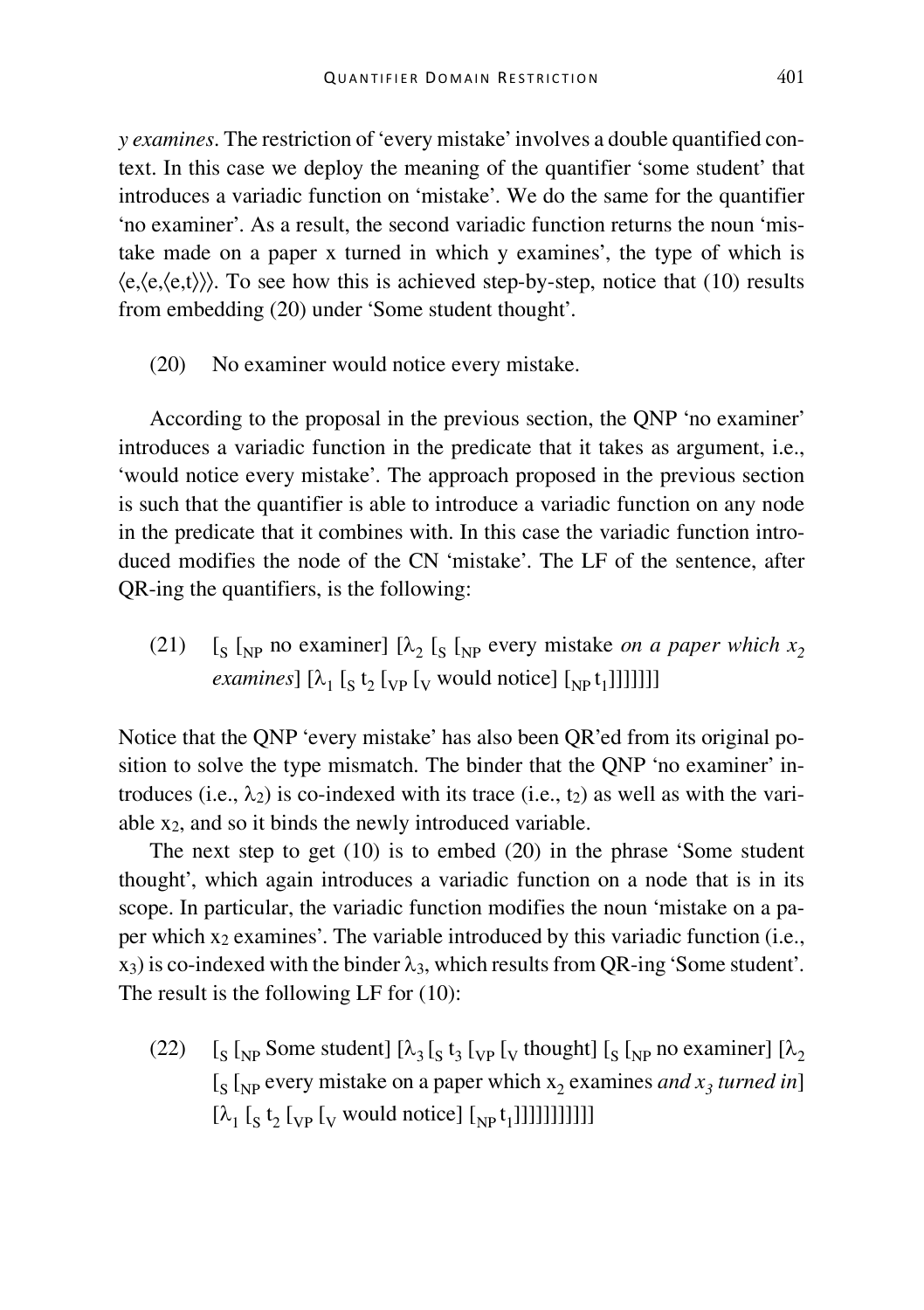The computation of the truth-conditions of (22) gives us the intuitively correct result, showing that the approach to QDR based on variadic functions success-fully accounts for cases of multiple quantified contexts.<sup>[8](#page-18-0)</sup>

This analysis of (10) shows why we need the variadic function that a quantifier introduces to be able to modify a particular node within the predicate the quantifier combines with. This is part of the proposal made in the previous section (see also footnote 7). In the case of (22) we need the variadic function that 'some student' introduces to operate on the QNP 'every mistake on a paper which  $x_2$  examines', and not directly on the whole expression the quantifier 'some student' combines with. Otherwise, the variadic function introduced would not modify an expression *within* the scope of the propositional attitude verb, and so it could not affect the nominal phrase 'every mistake'. The QNP the domain of which is restricted is embedded in an intensional context, so the restriction must be embedded as well, in order to get the correct truth-conditions.

Finally, consider simple cases of QDR such as (1):

(1) Every mistake was corrected.

In this case the quantifier is not embedded in another one responsible for introducing a variadic function that operates on 'mistake'. However, the single quantifier in (1) does introduce a variadic function. If we QR the quantifier from its position at the superficial form, we obtain (23):

(23)  $\left[\int_S \left[\int_{NP} \text{Every mistake}\right] \left[\lambda_1 \left[\int_S \left[\int_{NP} t_1 \text{ on } x\right] \left[\int_V \text{ was corrected}\right]\right]\right]\right]$ 

I suggested above that quantifiers, in virtue of their lexical meaning, might introduce variadic functions that operate on some element inside the predicate the quantifier takes as argument. In this case the variadic function operates on the trace, which can be conceived as a zero-place predicate. The value of x is given by a contextually determined assignment function, and in this case it will be *this exam*. As a result, we obtain the relevant reading of (1).

The present discussion indicates that a too rigid account of how variadic functions are introduced fails to account for the two phenomena discussed (i.e.,

<span id="page-18-0"></span>Alternatively, the variables x<sub>2</sub> and x<sub>3</sub> might be co-indexed with a different binder, or not co-indexed with any binder at all. These cases correspond to alternative interpretations of the sentence.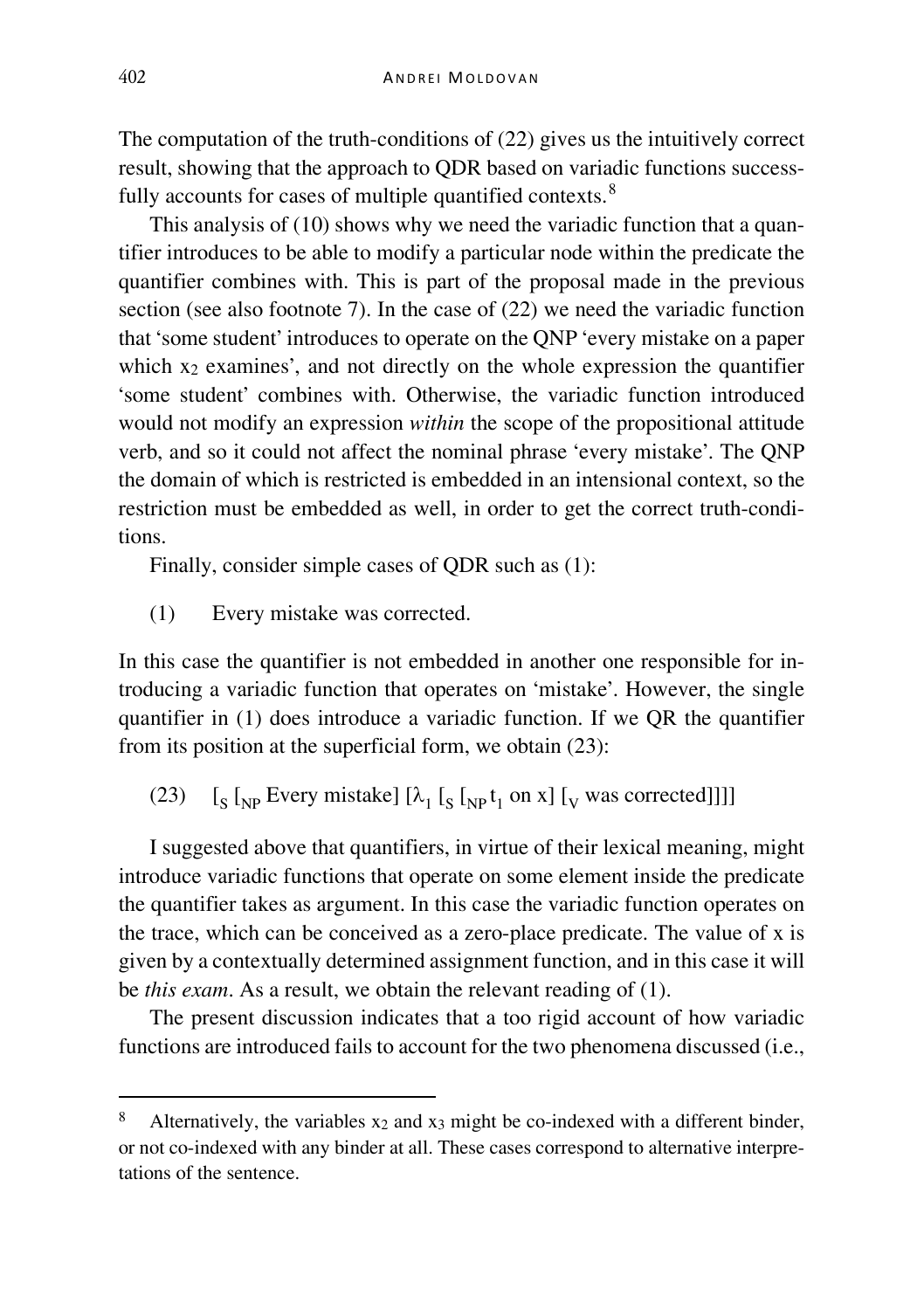that of the limiting case of QDR and that of multiple quantified contexts). We need a flexible theory of variadic functions, both with respect to *whether* the quantifier introduces a variadic functions, and with respect to *where* it does so. For cases where no QDR is needed, we want to say that quantifiers do not introduce variadic function at all. In the case of  $(1)/(23)$  we want to say that the variadic function operates on the trace, and not on 'was corrected'. In the case of (10)/(22) the quantifier 'some student' restricts the quantifier 'every mistake', but not 'no examiner', so the variadic function it introduces must affect the interpretation of the former, but not of the latter.

The more general conclusion reached in this paper is that a theory that appeals to the apparatus of variadic functions, after several fine-grained adjustments, seems better prepared to deal with the two problems discussed (that of the limiting case of QDR and that of multiple quantified contexts) than an approach that postulates hidden variables in the LF of quantifier determiners or nouns.

#### References

- BACH, K. (2000): Quantification, Qualification and Context: A Reply to Stanley and Szabó. *Mind and Language* 15, 262-283.
- BREHENY, R. (2003): A Lexical Account of Implicit (Bound) Contextual Dependence. In: Young, R. and Zhou, Y. (eds.): *SALT Xl/I*. Ithaca: Cornell University, 55-72.

COLLINS, J. (2007): Syntax, More or Less. *Mind* 116, No. 464, 805-850.

FINTEL, K. VON (1994): *Restrictions on Quantifier Domains*. Dissertation. University of Massachusetts at Amherts.

FINTEL, K. VON (2014): *Quantifier Domain Restriction*. Invited tutorial talk at Rutgers Semantics Colloquium. New Brunswick, NJ, April 4, 2014. Available at: http://mit.edu/fintel/fintel-2014-rutgers-domains.pdf.

FINTEL, K. VON and HEIM, I. (2011): *Intensional Semantics*. Retrieved from http://web.mit.edu/fintel/fintel-heim-intensional.pdf.

- GRICE, P. (1978): Further Notes on Logic and Conversation. In: Cole, P. (ed.): *Syntax and Semantics: Pragmatics*. *Vol. 9*. Academy Press, 183-197.
- HEIM, I. and KRATZER, A. (1998): *Semantics in Generative Grammar*. Oxford: Blackwell Publishers Ltd.
- JACKENDOFF, R. (2002): *Foundations of Language*. Oxford: Oxford University Press.
- KRATZER, A. (2004): Covert Quantifier Domain Restrictions. *Talk at the Milan Meeting*, Palazzo Feltrinelli, Gargnano.